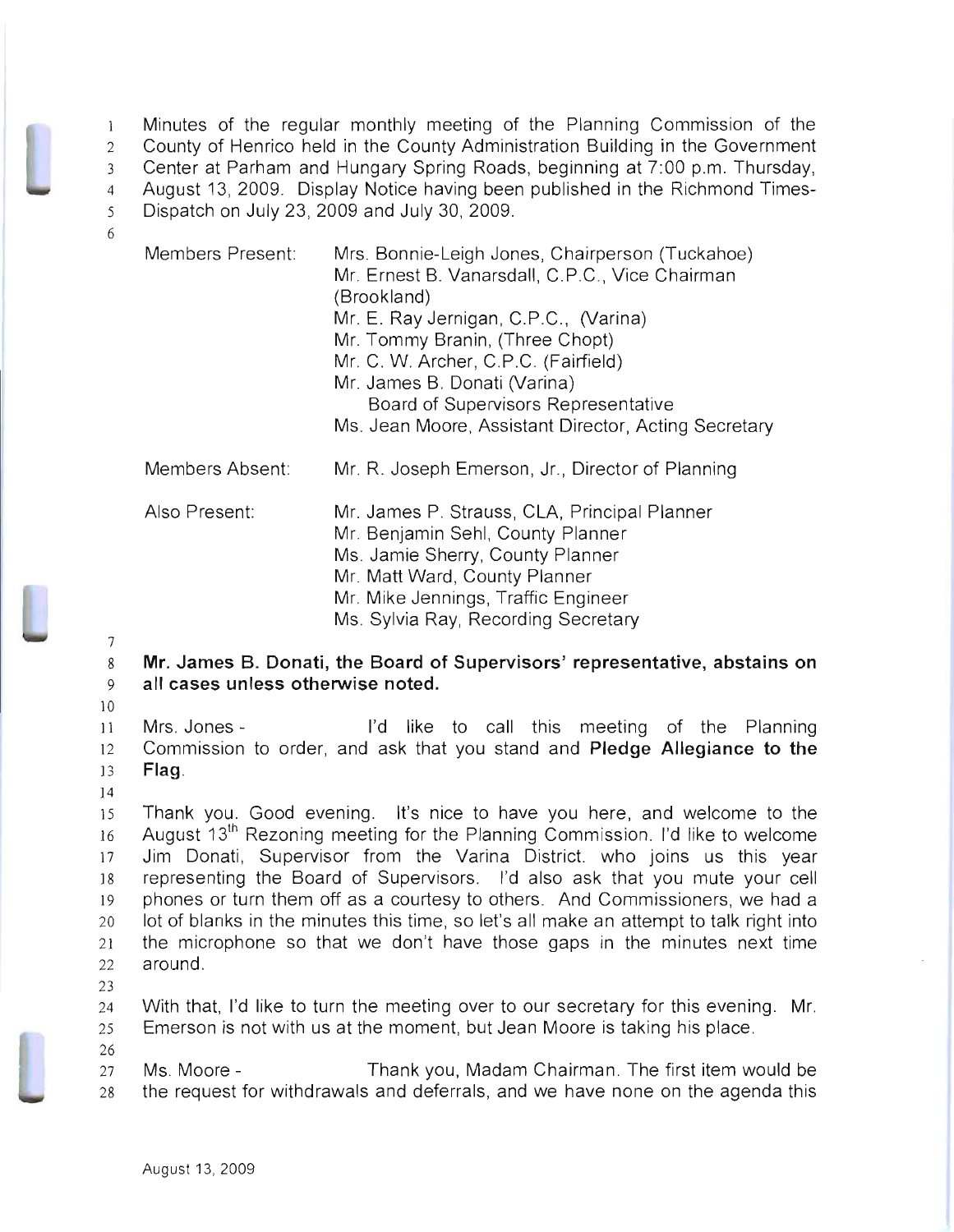evening. So, the next item would be to handle the expedited items, and we do have two requests. I'll just say to the audience that these are cases that are 31 minor in nature, staff is not aware of any unresolved issues, and we have clean staff reports. But certainly if there is opposition, or there could be questions from 33 the Planning Commission, it would be pulled off the agenda and heard in its regular order on the agenda. Mr. Strauss will be going over those two requests.

36 Mrs. Jones - Good evening, Mr. Strauss.

Mr. Strauss - Good evening members of the Commission. The first item for the expedited agenda is in the Varina District on page 1 of the agenda, POD-14-09, Engineering Design Association for IBEW. A 9,758-square-foot, one-41 story, multi-purpose building is proposed. Staff is recommending approval with the revised Condition 37 on the agenda.

43

35

37

- 
- 44 **PLAN OF DEVELOPMENT** (Deferred from the July 22, 2009 Meeting)
- 45

POD-14-09 IBEW - Multi-Purpose Building  $-$  1400 E. Nine Mile Road (POD-72-01 Rev.) **Engineering Design Associates for IBEW Building Corp.:** Request for approval of a plan of development, as required by Chapter 24, Section 24 106 of the Henrico County Code, to construct a 9,758 square foot, one-story, multi-purpose meeting and training building on the site of an existing office building. The 12.811-acre site is located on the east line of E. Nine Mile Road (State Route 33), approximately 500 feet south of N. Airport Drive, on parcel 825-720-7093. The zoning is B-3, Business District, B-3C, Business District (Conditional) and ASO, Airport Safety Overlay District. County water and sewer. **(Varina)** 

46

Mrs. Jones Is there anyone with us this evening who is in opposition to POD-14-09, IBEW - Multi-Purpose Building? Ma'am? Do you have a question or would like to speak in opposition to the case? Okay. Would you go over our process then, please, for that.

51

52 Ms. Moore - Sure. Basically, the applicant has ten minutes to 53 present their case. Any opposition or comments-even for it-in the aggregate, 54 people have ten minutes as well. Questions from the Commission do not count 55 toward that.

56

57 Mrs. Jones - Should we take this in its order after the second 58 expedited case, or take it now?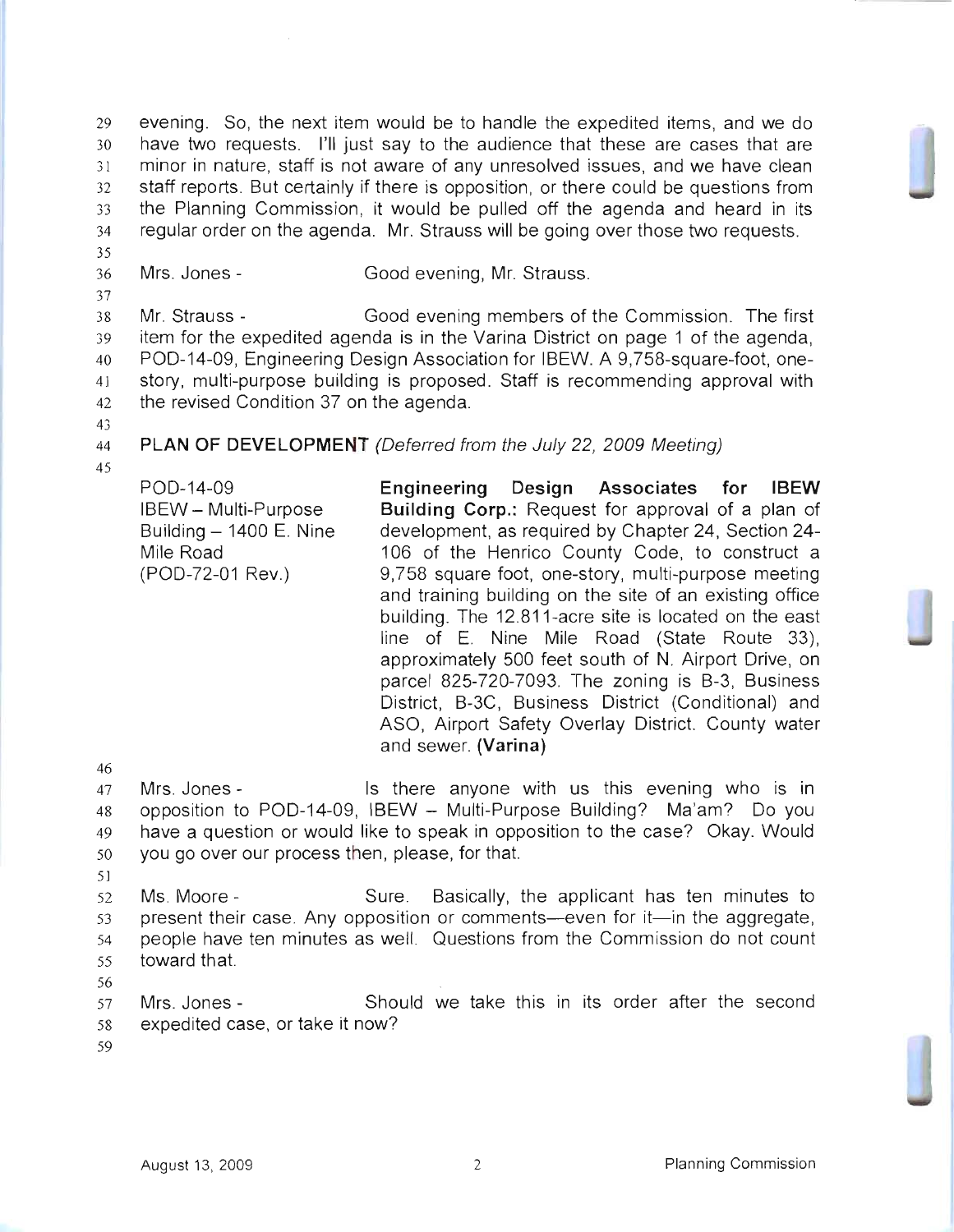Ms. Moore - If you are going to pull it off, what I would do is proceed with the next expedited, and we'll just hear it in the order that it was originally on the agenda.

Mrs. Jones Okay. Mr. Strauss, could we move to the second expedited request?

Mr. Strauss - Yes ma'am. The next request for expedited approval is in the Three Chopt District on page 3 of the agenda. That is C-21-C-09, HHHunt Corporation. This is a request to conditionally rezone from R-3C One-Family Residence District to C-1C Conservation District. Staff is recommending 7] approval.

**C-21C-09 Hans Klinger for HHHunt Corporation:** Request to conditionally rezone from R-3C One-Family Residence District (Conditional) to C-1C Conservation District (Conditional), part of Parcel 734-781-9430, containing approximately 0.46 acre, located approximately 300 feet north of the northern terminus of Collinstone Drive and approximately 300 feet west of the western terminus of Amershire Court. The applicant proposes a conservation area. The use will be controlled by zoning ordinance regulations and proffered conditions. The Land Use Plan recommends Environmental Protection Area.

Mrs. Jones - Do we have anyone with us tonight in opposition to 83 case C-21 C-09, Hans Klinger for HHHunt Corporation?

Mr. Branin - Madam Chair, I'm not in opposition to this, but I do have a couple of questions in regards to it, so I'd like to remove it and put it on the regular agenda.

Mrs. Jones - All right, Mr. Branin, we shall do that.

Ms. Moore - Madam Chairman, that brings us to a total of six cases to be heard, and we'll proceed with the first item on page 1 of your agenda for POD-14-09.

**PLAN OF DEVELOPMENT** (Deferred from the July 22, 2009 Meeting)

POD-14-09 IBEW - Multi-Purpose Building  $-$  1400 E. Nine Mile Road (POD-72-01 Rev.)

**Engineering Design Associates for ISEW Building Corp.:** Request for approval of a plan of development, as required by Chapter 24, Section 24-106 of the Henrico County Code, to construct a 9,758 square foot, one-story, multi-purpose meeting and training building on the site of an existing office building. The 12.811-acre site is located on the east line of E. Nine Mile Road (State Route 33), approximately 500 feet south of N. Airport Drive, on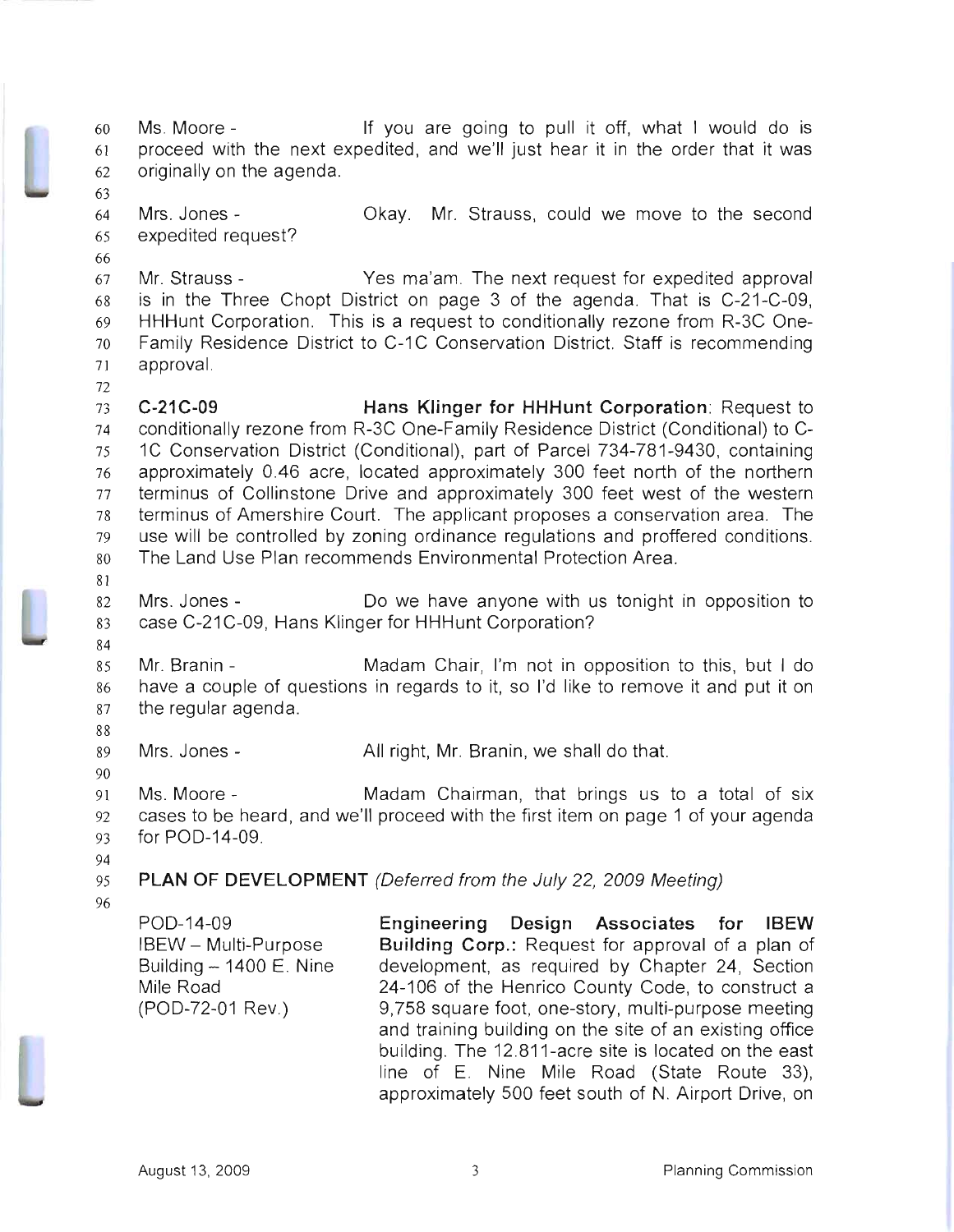parcel 825-720-7093. The zoning is B-3, Business District, B-3C, Business District (Conditional) and ASO, Airport Safety Overlay District. County water and sewer. **(Varina)** 

 Mrs. Jones - **All** right. What we'll do now is to have the staff presentation, and then you're welcome to come forward and make the comment that you'd like to make. All right? Good evening. Mr. Ward - Good evening Madam Chair, Planning Commission Members, and Secretary. This plan of development request for approval is to construct a one-story, 9,758 square-foot multi-purpose and training facility to the north of an existing IBEW building. Since preparation of the agenda, a revised recommendation and revised condition are in page 1 of the addendum. The revised Condition 37 states road widening, curb and gutter, and concrete sidewalk meeting VDOT standards shall be provided along the east side of E. Nine Mile Road (State Route 33) with any future development. This is where we've drawn where the road improvements would occur with future development. Therefore staff recommends approval of the revised plan as presented, subject 117 to the annotations on the plans, standard conditions for developments of this type, conditions 29-36, and condition 37 revised. The representative, Mr. Randy Hooker, engineer, is here to discuss any matters, and I will be happy to answer any questions you may have at this time. Mrs. Jones - Questions for Mr. Ward from the Commission? 125 Mr. Jernigan - Mr. Ward, have you heard of any opposition up to this point? Mr. Ward - I have not. Mr. Jernigan - Okay. Thank you, sir. 132 Mrs. Jones - All right. At this point, Mr. Jernigan, would you like- Mr. Jernigan - Yes ma'am. 136 Mrs. Jones - Ma'am, if you'll come forward to the podium. These are recorded proceedings, so if you would state your name and speak into the microphone, we'll be able to hear what you have to say.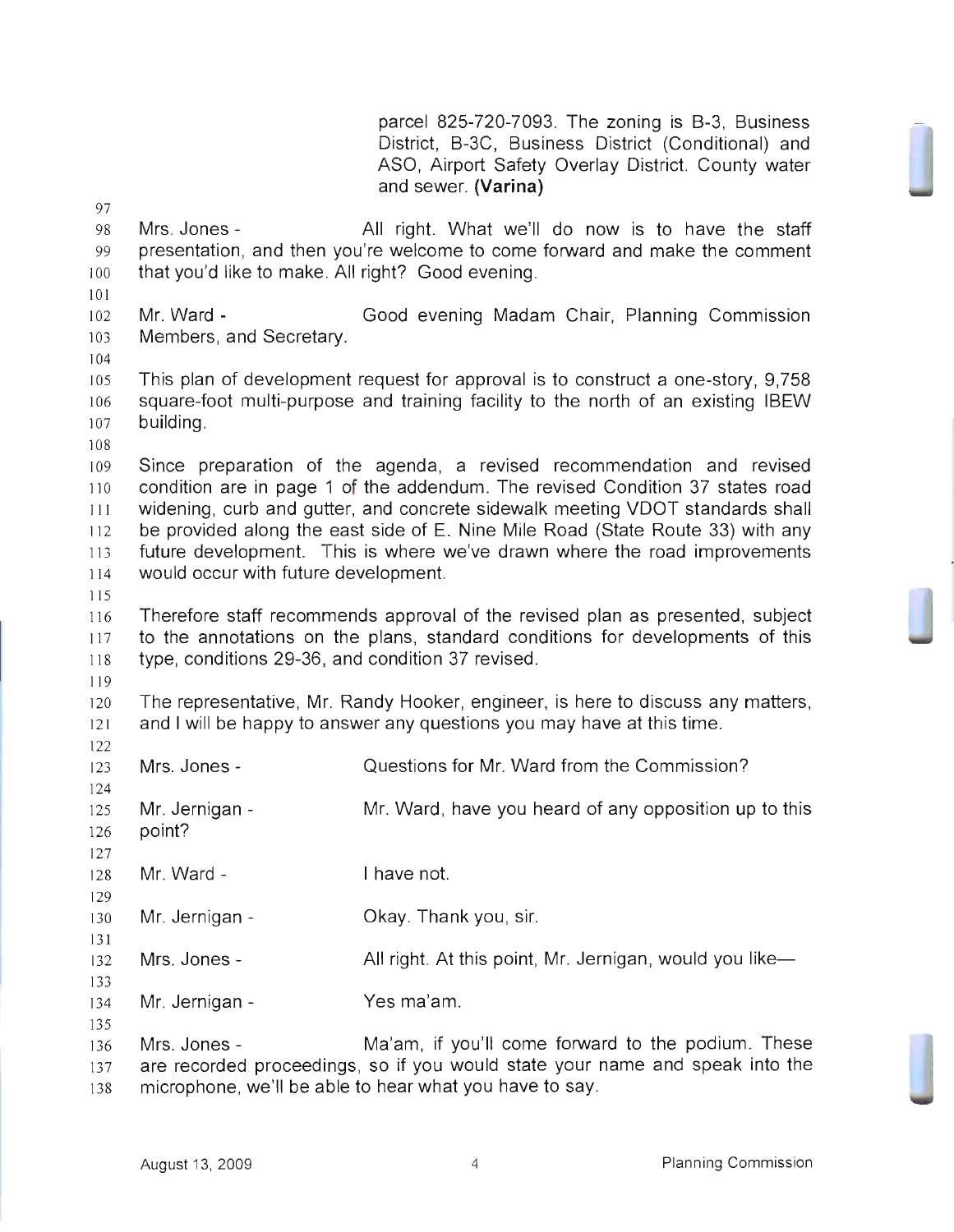140 141 142 143 144 145 146 147 148 149 150 151 152 153 154 155 156 157 158 159 160 161 162 163 164 165 166 167 168 169 170 171 172 173 174 175 176 177 178 179 180 Ms. Sherman - Good afternoon. My name is Felicia Sherman, and I live at 1601 Elsing Green Court. The property that IBEW has purchased, my property is adjoined to that, which is a lot of woodlands right now. I did a little research on this, and if I'm not mistaken, I wanted to ask these questions. Are there some wetlands in that area? I really love the woods beside my home, and I know that there's a road beside my home that was constructed in 1968, but no property has been built on that. I'm thinking that there are some wetlands, looking at the zoning and looking at some of the other maps. I just wanted to address that. And if there are some wetlands, would they be removing the wetlands? With all of that, would the County be approving that? Would they be investing that much money into removing the wetlands in order to build this building? Mrs. Jones - Ckay. So, basically, your question, Ms. Sherman, is about wetlands and wetland impacts on that property. Ms. Sherman - Yes. And how close it is to my property? I would like to know how close the construction is to my property. Mrs. Jones - Ckay. Ms. Sherman - And what is the consideration if they are going to build that building. Would they be placing a fence to divide that property? Mrs. Jones - Mr. Branin - Ms. Sherman - Mr. Branin down at the screen. Ms. Sherman sits right next to the woods. Mr. Branin - Ms. Sherman - Mr. Branin - Okay. Ms. Sherman? Yes sir. Can you show us where your house is? If you look Yes, the cul-de-sac, Elsing Green Court. My house So you're the one to the left or to the right of the-To the left. Left, okay.

182 Mrs. Jones - I think we can get you those answers.

184 Ms. Sherman -Thank you.

181

183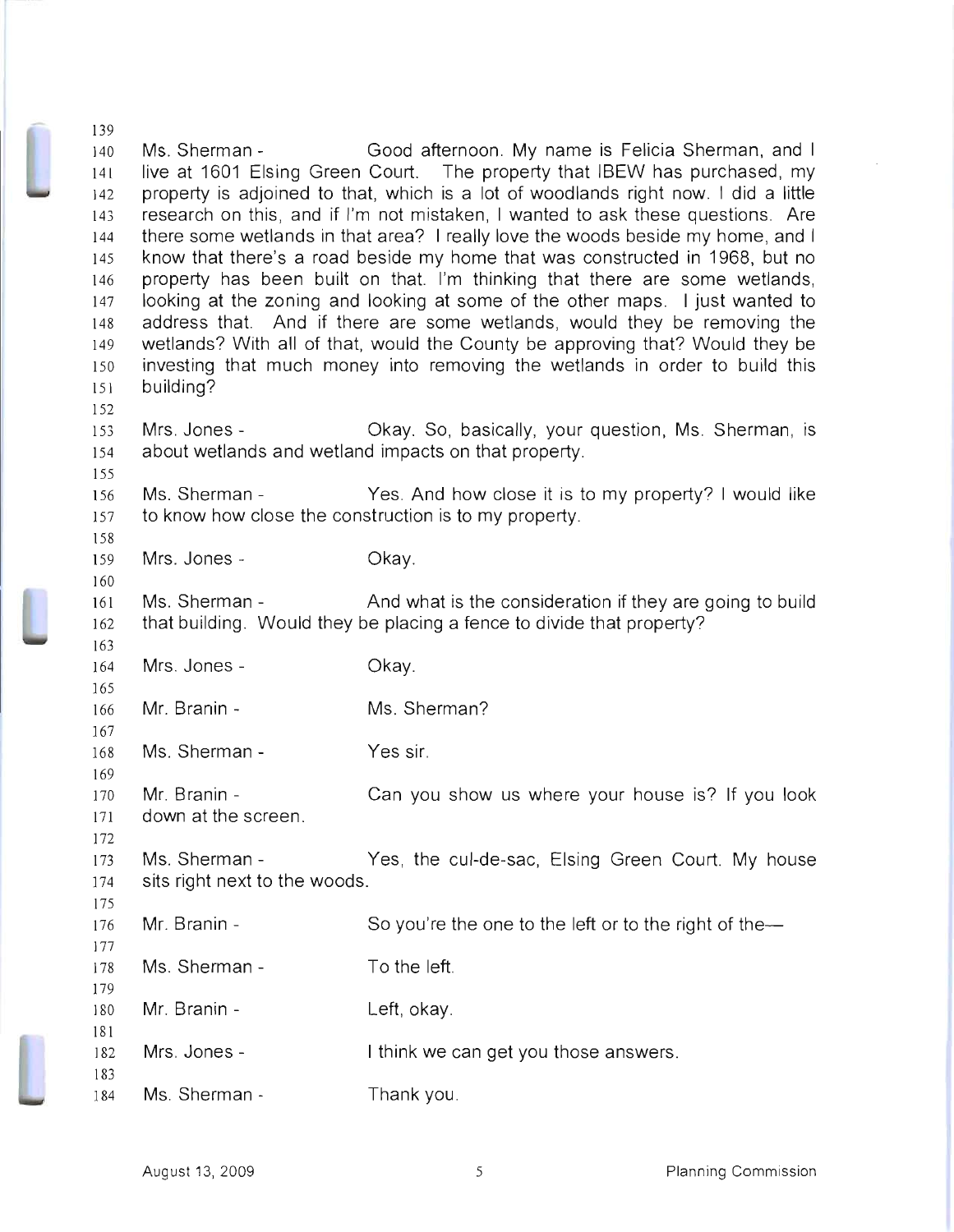185 186 187 188 189 190 191 192 193 194 195 196 197 198 199 200 201 202 203 204 205 206 207 208 209 210 211 212 213 214 215 216 217 218 219 220 22] 222 223 224 225 226 227 228 229 230 Mrs. Jones - Sure. How would you like to proceed? Mr. Jernigan - Have you seen the drawings on the building? Ms. Sherman, you have to get back to the microphone. Ms. Sherman - I'm sorry. No sir. Mr. Jernigan - Ckay. Maybe Mr. Ward needs to take a couple minutes with you. Mr. Ward - Your home would be further up off the page here. The building will go over here to the western part. They are putting in an alternative fence over here to block there, they're going to be keeping the trees here, and there is a 35-foot buffer. Mr. Branin - Mr. Ward? Can you switch screens, please, if you wouldn't mind, to the photo? Then show where the building will go, and fence and so forth. Mr. Ward existing building. Ms. Sherman - Mr. Ward - Ms. Sherman - Mrs. Jones - Mr. Ward The building's going to go here to the west of the You're not going further back to the wetland area? There won't be any clearing. All right. Can you speak to the wetlands' issue at all? With what I reviewed, I didn't see any wetlands back there. We can defer that. But to my knowledge, I didn't know of any wetlands in the immediate area where the site development will take place. Mr. Branin - Mr. Ward, with the current plan, the only construction is going to be directly behind that building and to the left of it. Mr. Jernigan - Mr. Branin behind. Mr. Jernigan -To the west. And there won't be any impact on the woodlands Ms. Sherman, it's going toward Advance Auto Parts and the flower shop and all that way. It's not coming your way.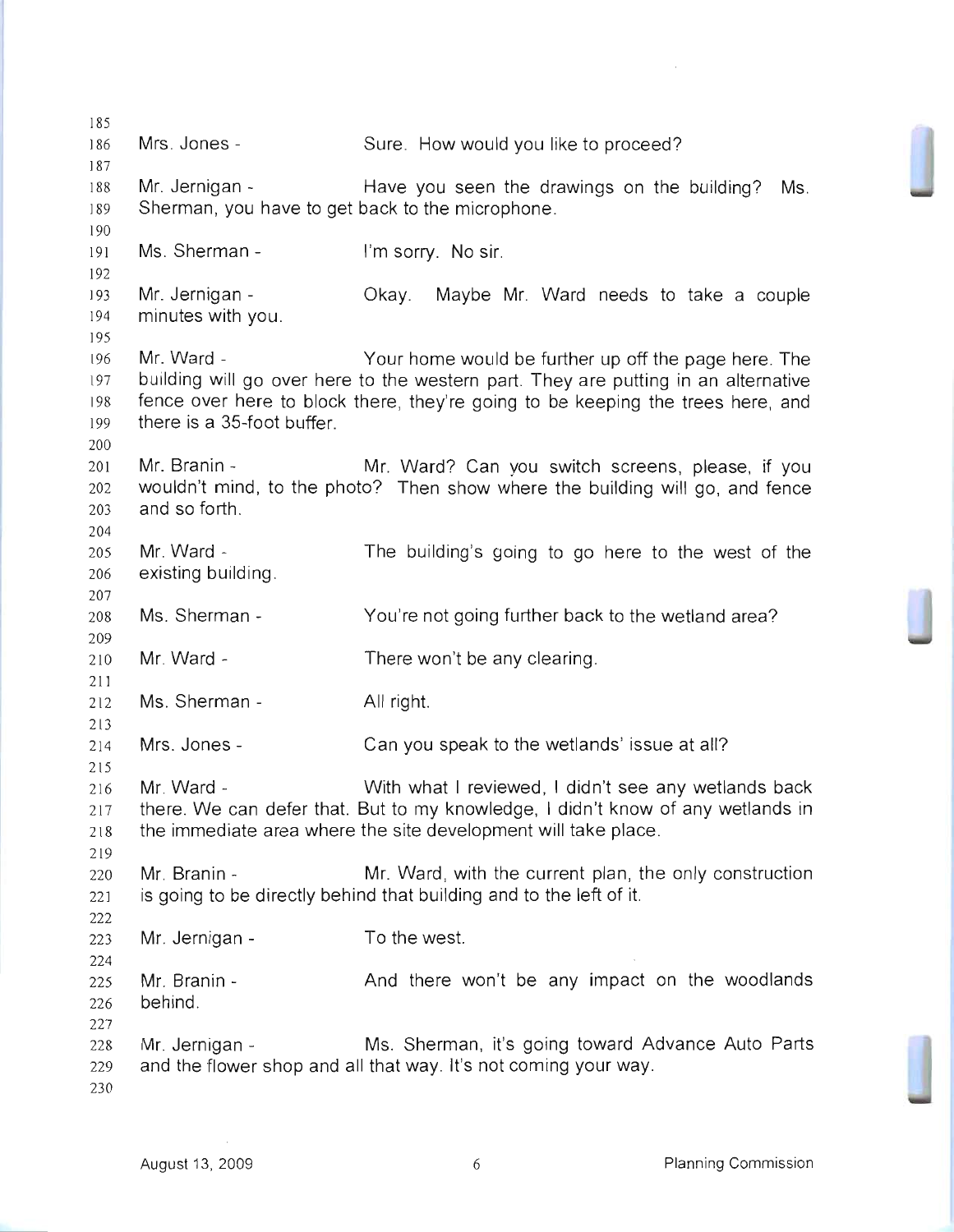| 231        |                 | Ms. Sherman -                                                                      | Okay. Thank you.                                                                                                                                      |  |
|------------|-----------------|------------------------------------------------------------------------------------|-------------------------------------------------------------------------------------------------------------------------------------------------------|--|
| 232<br>233 |                 | Mr. Jernigan -                                                                     | Okay? You all right now?                                                                                                                              |  |
| 234        |                 |                                                                                    |                                                                                                                                                       |  |
| 235        |                 | Ms. Sherman -                                                                      | Yes, I'm fine.                                                                                                                                        |  |
| 236        |                 |                                                                                    |                                                                                                                                                       |  |
| 237        |                 | Mr. Jernigan -                                                                     | Okay. I just wanted to make sure. We appreciate                                                                                                       |  |
| 238        |                 | you coming out tonight.                                                            |                                                                                                                                                       |  |
| 239        |                 |                                                                                    | Any other questions?                                                                                                                                  |  |
| 240<br>241 |                 | Mrs. Jones -                                                                       |                                                                                                                                                       |  |
| 242        |                 | Mr. Jernigan -                                                                     | Ma'am Chairman, with that, I would like to move for                                                                                                   |  |
| 243        |                 |                                                                                    | approval of POD-14-09, IBEW -- Multi-Purpose Building, subject to the                                                                                 |  |
| 244        |                 |                                                                                    | annotations on the plan, the standard conditions for developments of this type,                                                                       |  |
| 245        |                 |                                                                                    | and additional conditions #29 through 36, and revised condition #37.                                                                                  |  |
| 246        |                 |                                                                                    |                                                                                                                                                       |  |
| 247        |                 | Mr. Vanarsdall -                                                                   | Second.                                                                                                                                               |  |
| 248        |                 |                                                                                    |                                                                                                                                                       |  |
| 249        |                 | Mrs. Jones -                                                                       | Motion by Mr. Jernigan, seconded by Mr. Vanarsdall.                                                                                                   |  |
| 250<br>251 |                 |                                                                                    | All in favor say aye. All opposed say no. The ayes have it; the motion passes.                                                                        |  |
| 252        |                 |                                                                                    | The Planning Commission approved POD-14-09, IBEW - Multi-Purpose Building,                                                                            |  |
| 253        |                 | subject to the annotations on the plans, the standard conditions attached to these |                                                                                                                                                       |  |
| 254        |                 |                                                                                    | minutes for developments of this type, and the following additional conditions:                                                                       |  |
| 255        |                 |                                                                                    |                                                                                                                                                       |  |
| 256        | 29.             |                                                                                    | The right-of-way for widening of E. Nine Mile Road (State Route 33) as                                                                                |  |
| 257        |                 |                                                                                    | shown on approved plans shall be dedicated to the County prior to any                                                                                 |  |
| 258        |                 |                                                                                    | occupancy permits being issued. The right-of-way dedication plat and any<br>other required information shall be submitted to the County Real Property |  |
| 259<br>260 |                 |                                                                                    | Agent at least sixty (60) days prior to requesting occupancy permits.                                                                                 |  |
| 261        | 30 <sub>1</sub> |                                                                                    | Outside storage shall not be permitted.                                                                                                               |  |
| 262        | 31.             |                                                                                    | The certification of building permits, occupancy permits and change of                                                                                |  |
| 263        |                 |                                                                                    | occupancy permits for individual units shall be based on the number of                                                                                |  |
| 264        |                 |                                                                                    | parking spaces required for the proposed uses and the amount of parking                                                                               |  |
| 265        |                 |                                                                                    | available according to approved plans.                                                                                                                |  |
| 266        | 32.             |                                                                                    | The location of all existing and proposed utility and mechanical equipment                                                                            |  |
| 267        |                 |                                                                                    | (including HVAC units, electric meters, junction and accessory boxes,                                                                                 |  |
| 268        |                 |                                                                                    | transformers, and generators) shall be identified on the landscape plans.                                                                             |  |
| 269<br>270 |                 |                                                                                    | All equipment shall be screened by such measures as determined<br>appropriate by the Director of Planning or the Planning Commission at the           |  |
| 271        |                 | time of plan approval.                                                             |                                                                                                                                                       |  |
| 272        | 33.             |                                                                                    | The proffers approved as a part of zoning case C-86C-87 shall be                                                                                      |  |
| 273        |                 | incorporated in this approval.                                                     |                                                                                                                                                       |  |
| 274        | 34.             |                                                                                    | The entrances and drainage facilities on E. Nine Mile Road (State Route                                                                               |  |
| 275        |                 |                                                                                    | 33) shall be approved by the Virginia Department of Transportation and                                                                                |  |
| 276        |                 | the County.                                                                        |                                                                                                                                                       |  |

 $\bar{z}$ 

Í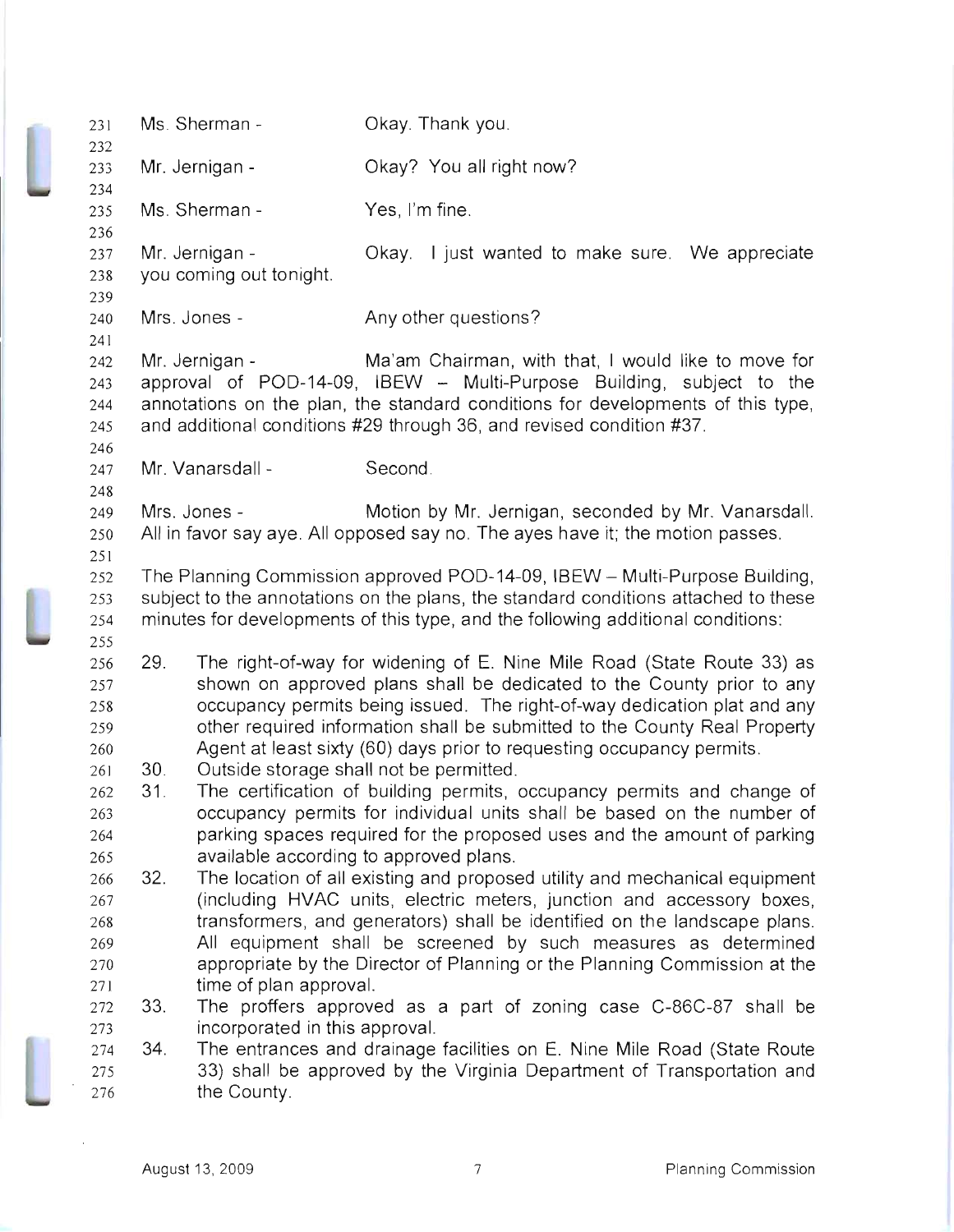- 35. A notice of completion form, certifying that the requirements of the Virginia Department of Transportation entrances permit have been 279 completed, shall be submitted to the Department of Planning prior to any occupancy permits being issued.
- 36. Approval of the construction plans by the Department of Public Works does not establish the curb and gutter elevations along the Virginia Department of Transportation maintained right-of-way. The elevations will be set by the contractor and approved by the Virginia Department of Transportation.
- 37. Road widening, curb and gutter, and concrete sidewalk meeting VDOT standards shall be provided along the east side of E. Nine Mile Road (State Route 33) with any future development.
- 

## **Deferred from the July 9, 2009 Meeting.**

**C-19C-09 Anthony Battaglia for 3900 Bremner Blvd., LLC:**  Request to conditionally rezone from B-2 Business District to B-3C Business District (Conditional), Parcels 772-750-8652 and 773-750-0152, containing 0.54 acre, located on the north line of Bremner Boulevard at its intersection with Compton Road. The applicant proposes a pest control company and associated storage facility. The use will be controlled by zoning ordinance regulations and proffered conditions. The Land Use Plan recommends Commercial Arterial. The site is in the Enterprise Zone.

- Mrs. Jones Good evening, Mr. Sehl.
- Mr. Sehl- Good evening, Madam Chair.

Mrs. Jones - Is there anyone here in opposition to C-19C-09, Anthony Battaglia for 3900 Bremner Blvd., LLC? We have no opposition.

 Mr. Sehl - Since the Planning Commission's July meeting, the applicant has submitted revised proffers that address previous concerns regarding landscaping at 3904 Bremner Boulevard and drainage. Staff continues to work with the applicant to detail the type of plans that will be necessary to install the proffered curb and gutter, but at this time, as referenced in the proffers and the staff report, as well as recently revised proffers that are in front of you 313 this evening—which I will go over with you here in just a second—the applicant has fully committed to providing curb and gutter, as well as any necessary right-of-way, along their property's frontage.

These changes address the concerns noted by the Commission at its July meeting. I will apologize. We just received some new proffers from the applicant. Staff provided some additional concerns late this afternoon. There are no black lines provided for you, so I'd just like to briefly walk you through the changes that are provided in the proffers.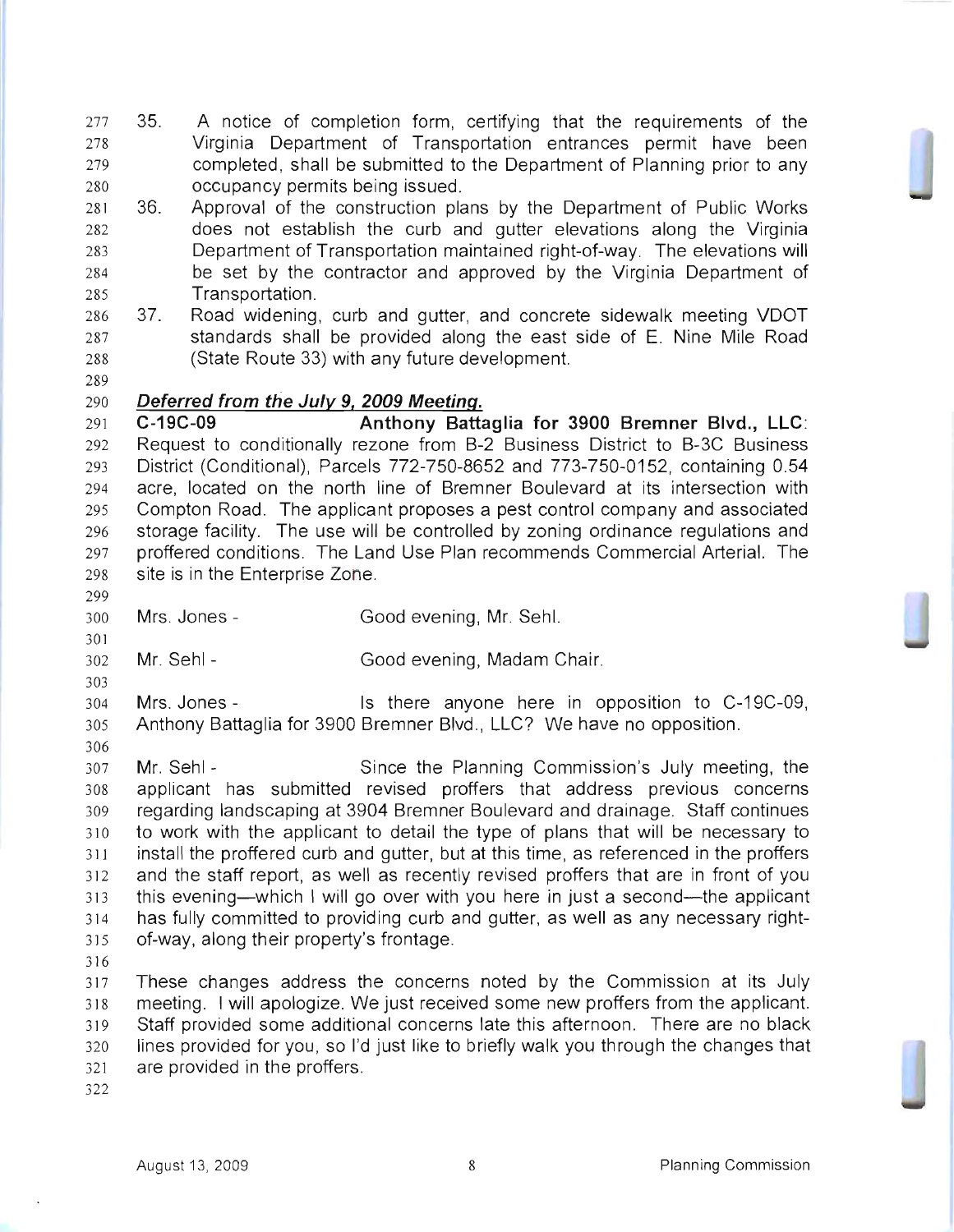In Proffer 9, the County Attorney made some comments regarding the capitalization of a couple of words in there. So the word evergreen no longer 325 contains the capital E at the beginning. In Proffer 2, the g in gutter is also no longer capitalized. And they have lowered the R in right-of-way. The applicant has provided additional language starting in the first line. It will now say: "applicant/property owner, at the request of the Director of Public Works," which is the main point of this proffer change that was requested this evening, "along the frontage of both parcels subject to this request." So that substitutes for the second language for the proffers contained in your staff report. This change was made by the applicant at the request of staff to address some concerns from Works, and allows the Public Works Department some additional flexibility in when the curb and gutter will be required. 

Staff does continue to work with the applicant, and we'll continue to work with the applicant between now and the Board meeting to detail the exact types of plans that will be necessary to install the curb and gutter. At this time, the applicant has fully committed to providing said curb and gutter.

- That does conclude my presentation. I'd be happy to answer any questions you might have. The applicant's representative is here as well.
- 

344 Mrs. Jones - All right. Do we have questions for Mr. Sehl from the Commission?

347 Mr. Vanarsdall - I don't have any questions because we've discussed it several times.

Mr. Sehl - Sorry to interrupt, Mr. Vanarsdall, but I would note also that since these proffers were received this evening, time limits would need to be waived on the proffers dated today.

Mrs. Jones- Would you like to hear from the applicant?

Mr. Vanarsdall - Thank you for your hard work on it, Ben. The proffer that he mentioned, #10, he and I have talked to Tim Foster, who is director of Public Works, and to Steve White. They will work this out between now, as he said, and Board time if there's any problem. Mr. Battaglia is here tonight on it. He's the head of the area. He's the vice president of the Richmond area and all that comes in from Maryland. I thank you for the cooperation you gave us. We promise we'll work out the best for you. I know Ben helped you with cooperation a little. He knows when to push and when not to.

With that, I'll waive the time limits on C-19C-09, Anthony Battaglia for 3900 Bremner Blvd., LLC.

Mr. Branin - Second.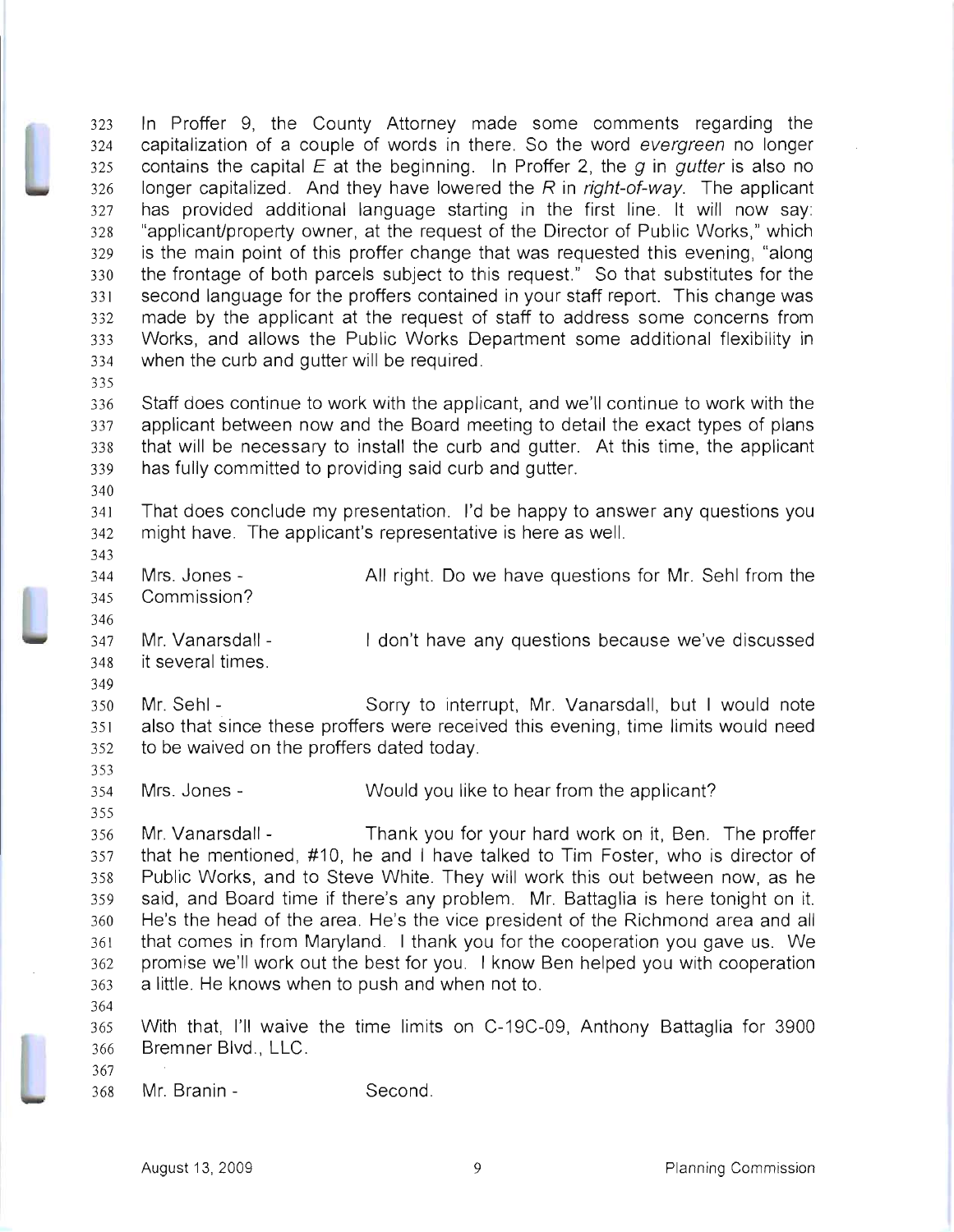Mrs. Jones - Motion to waive time limits by Mr. Vanarsdall, seconded by Mr. Branin. All in favor say aye. All opposed say no. The ayes have it; the motion passes. Mr. Vanarsdall - I move C-19C-09, Anthony Battaglia for 3900 Bremner Blvd., LLC, be recommended to the Board of Supervisors for approval. Mr. Jernigan - Second. Mrs. Jones - Motion by Mr. Vanarsdall, seconded by Mr. Jernigan. All in favor say aye. All opposed say no. The ayes have it; the motion passes. **REASON:** Acting on a motion by Mr. Vanarsdall seconded by Mr. Jernigan, the Planning Commission voted 5-0 (one abstention) to recommend the Board of Supervisors **grant** the request because it continues a form of zoning consistent with the area and the proffered conditions will assure a level of development not otherwise possible. **P-10-09 Tony Grillo for United Restaurant Group,** LP: Request for a Provisional Use Permit required by proffered condition #28 accepted with C-29C-06 to extend hours of operation to 2:00 a.m. for an existing restaurant (T.G.1. Friday's) on part of Parcel 815-718-5710, an outparcel within the Shops at White Oak Village, located on the northeast line of S. Laburnum Avenue at its intersection with Jan Road. The existing zoning is B-3C Business District (Conditional). The Land Use Plan recommends Planned Industry. The site is in the Airport Safety Overlay District and the Enterprise Zone. Mrs. Jones - Do we have anyone with us tonight in opposition to P-10-09, Tony Grillo for United Restaurant Group, LP? Okay. Ms. Sherry? Mr. Vanarsdall - Good evening, Ms. Sherry. Ms. Sherry - Good evening. Mr. Jernigan - Good evening. Ms. Sherry- Thank you. This Provisional Use Permit request would allow for the extension of the hours of operation for the T.G.1. Friday's restaurant within the Shops at White Oak Village. The shopping center is located within the County's Enterprise Zone and the Airport Safety Overlay District. The applicant proposes to extend the hours of operation to 2:00 a.m.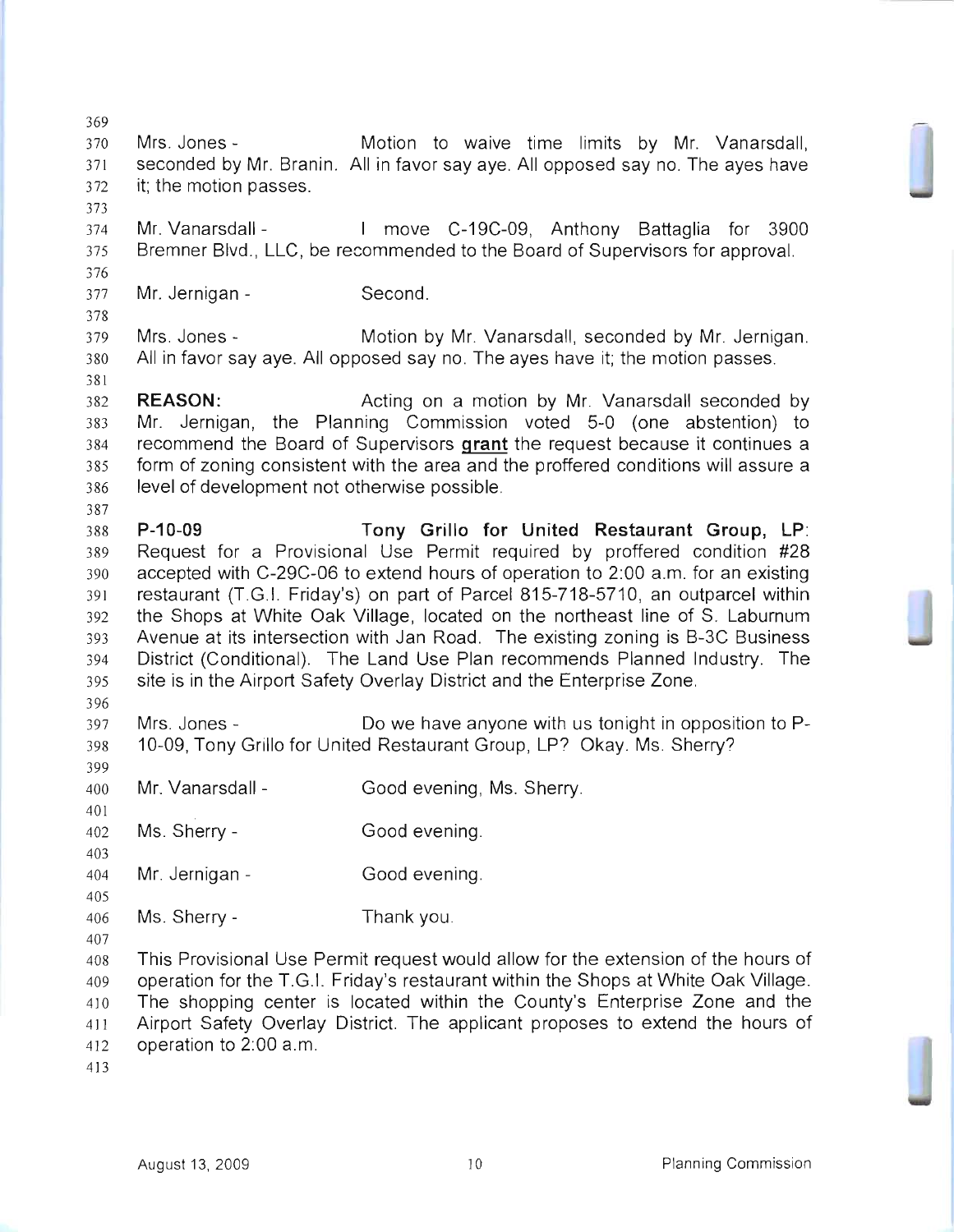The Shops at White Oak Village was zoned B-3C Business District (Conditional) via rezoning case C-29C-06. Although hours of operation are generally not restricted in the B-3 District, Proffer #28 of C-29C-06 specifically prohibits businesses from operating between the hours of midnight and 6 a.m. unless otherwise approved by a Provisional Use Permit. Recently, the Board of Supervisors granted approval for a Provisional Use Permit for the Steak n' Shake restaurant within the same shopping center to be open to the public between 5:00 a.m. and 2:00 a.m. This Provisional Use Permit was approved with the condition that no alcohol be served. Because T.G.1. Friday's is a full service restaurant with a bar, staff is concerned that granting this request will lead to additional requests for similar establishments that serve alcohol.

Additionally, the Division of Police has noted concern that serving alcohol at this location beyond midnight may cause an increase in police calls for service.

Staff believes this request is not in keeping with the original intent of Proffer #28 accepted with C-29C-06, and therefore does not support this request. However, if the Planning Commission deems this request appropriate, staff recommends the proposed use be subject to the 12 conditions listed in the staff report.

This concludes my presentation. I would be happy to answer any questions. Thank you.

Mrs. Jones Thank you, Ms. Sherry. Do we have questions for Ms. Sherry?

Mr. Jernigan - Mrs. Jones asked me a question earlier, and I believe at the last meeting I had requested some statistics on restaurants in the West End and other districts.

Ms. Sherry- That's correct.

Mr. Jernigan - Has anybody been working on that?

Ms. Sherry - There has been some work done on it. I don't believe at this point in time it is conclusive.

Ms. Moore - Mr. Jernigan, we've talked to Police about that. On trying to narrow down that request, they did relay to us that it was pretty extensive and they didn't have, simply, the resources to do it at this time. I believe that Ms. Sherry did do some preliminary work, looking at specific comparable shopping centers.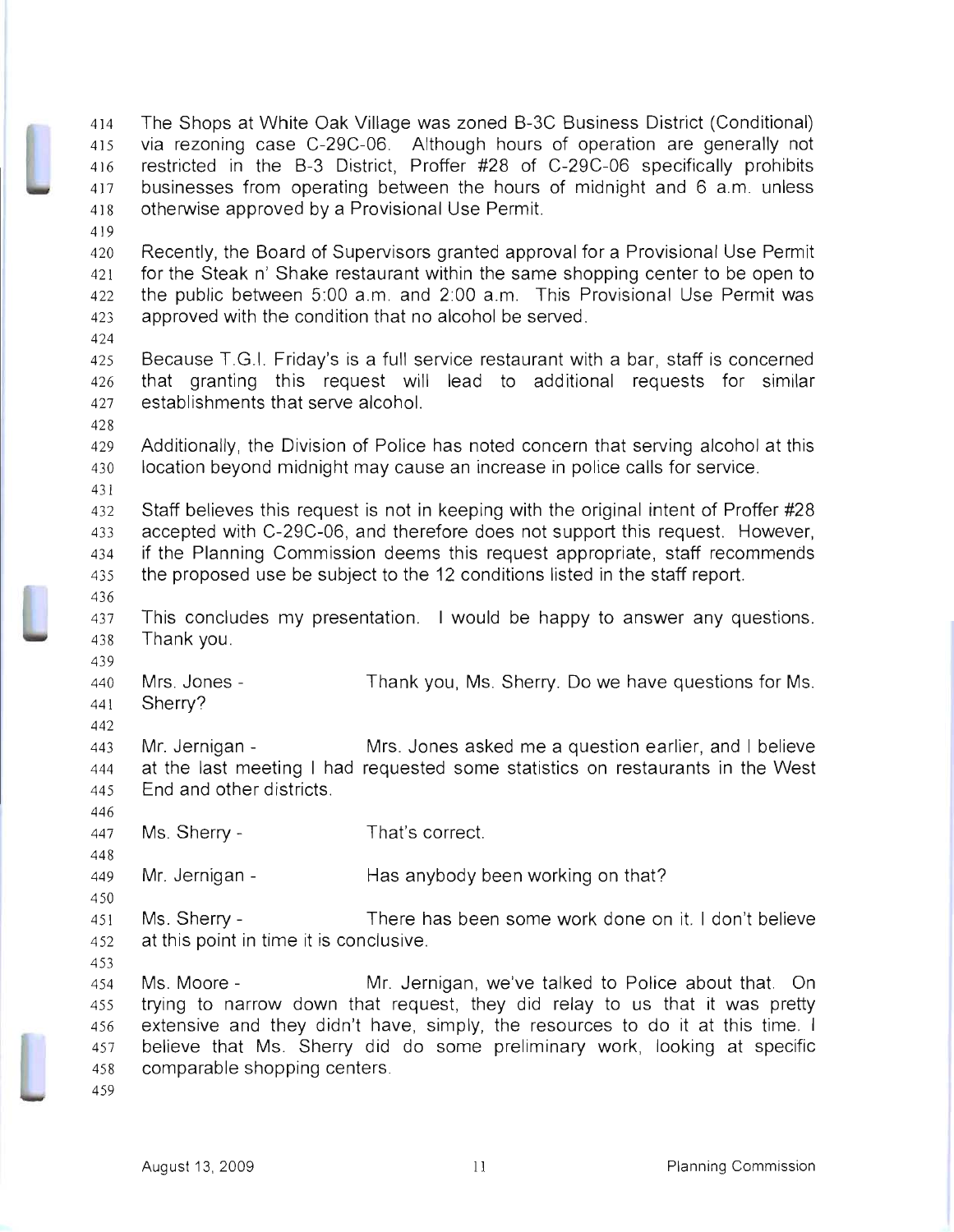Ms. Sherry - Were you interested in putting together numbers at this point? Right now we're in the process of finalizing it, but I do have some preliminary numbers. 

Mr. Jernigan - No. Mrs. Jones wanted to know. As I spoke to you last time, I wasn't pushing it, but I would like, at some point, to have the statistics on it. It's not saying it has to be next week, but maybe in the next three or four weeks. So we'll know for future cases, I guess is what I'm looking at.

469 Ms. Sherry - Right. Very good.

471 Mr. Jernigan - All right. As I discussed with you before the meeting 472 started, and reading over the conditions on here, first, let's go up to #7, because I 473 know for cameras for the inside and outside-I know we need cameras inside. Kim Vann's not here tonight, but before they go spending a lot of money for cameras on the outside, let's see what the shopping center has around there.

Ms. Sherry- Okay.

Mr. Jernigan - They do have an extensive amount of cameras in there. If we already have that coverage, there's no sense in duplicating it, but if they don't, we need to put that in. But we definitely have to put the cameras on the inside. Also, on Condition #10, where it says, "The owner or operator shall require customers to leave the premises and parking areas immediately after the close of business, and shall not permit loitering, criminal assaults, or public nuisances on the premises," we're striking the, "criminal assaults" and "public nuisances," because nobody can control that. Legally, I don't want to see the shopping center or T.G.I. Friday's under the liability. The perpetrator can only control that.

So, other than that, I'm in pretty good shape. I believe they do have a uniformed police officer as we speak.

Ms. Sherry- That is one of the conditions. That is Condition #12.

Mr. Jernigan - Yes. I believe they already have that now. Okay.

Ms. Moore - Mr. Jernigan, for clarification, may I read Condition 10, with your comments? "The owner or operator shall require customers to leave the premises and parking areas immediately after the close of business, and shall not permit loitering on the premises during hours of operation." Would that be correct?

 Mr. Jernigan - Yes ma'am.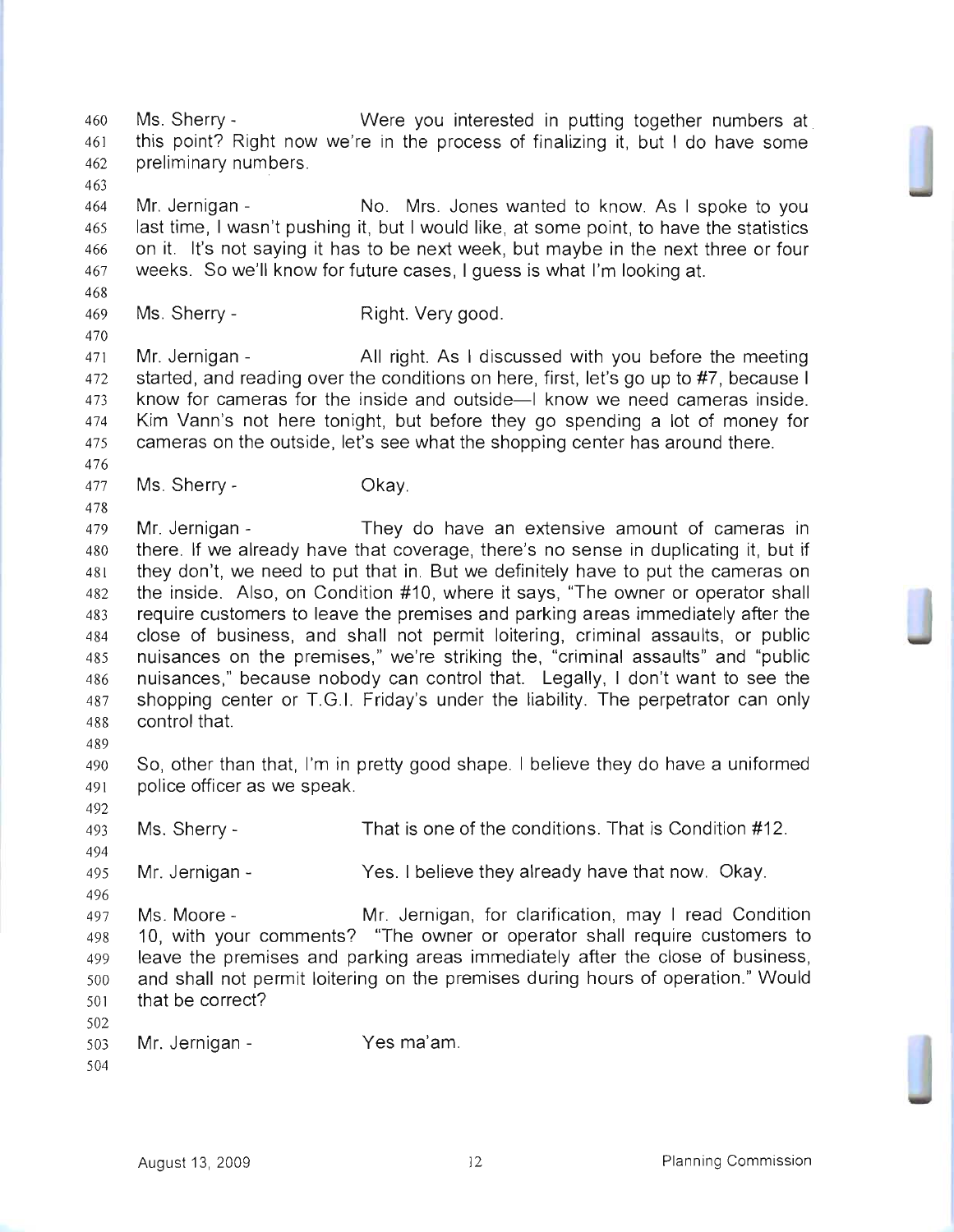Mrs. Jones - Well, "during the hours of operation," ends at 2. The intent is to leave the premises after the close of business. Is that not awkwardly worded?

Mr. Jernigan - The first thing that brought this to mind was about the criminal assaults. We had discussed this before when another PUP came through. The people that control that restaurant can't control criminal assaults. If that would be true, we wouldn't have a lot of crime because everybody would be out policing it themselves. That's the reason we originally wanted to strike that. When a business closes down, I'm not sure if it closes at 2 everybody's going to be off the lot by 2: 1O. But yet, I don't think we're going to have the police in there routing anybody out at 2: 1O. Now, if they're sitting around there at 2:30, 2:45, they might get checked. The intent was to clear up about the criminal assaults and public nuisances.

Mrs. Jones - I understand the intent, and I agree with what you're saying. It's just that as I read this over, it strikes me that we may have awkward wording there that could possibly be reworded better.

Mr. Jernigan - On the premises during hours of operation.

Ms. Moore - We could look at that, but I think the "and," what it does is two things. What it's saying is the owner/operator shall require people to leave after the close of business, and also they're saying they shall not permit loitering during business. So, it's actually two actions in one statement.

Mrs. Jones - I'd stop it after "loitering," and be done with it. But 532 that's possibly for thought between now and the next--

Mr. Jernigan - Well, I think that's something we need to sit down and go over with the legal staff.

Mrs. Jones - I do have a question about the 2 a.m. Ms. Sherry, you may know. Do you know whether the security guard is also going to be escorting employees to cars and this kind of thing?

Ms. Sherry- It's not part of the condition, so I'm not sure exactly.

Mr. Vanarsdall - Is this security officer going to be off-duty police?

Ms. Sherry - Condition #12 requires them to be an off-duty officer, as opposed to just a security guard.

Mr. Vanarsdall - Do you know why that is?

Ms. Sherry - Do I know why that is?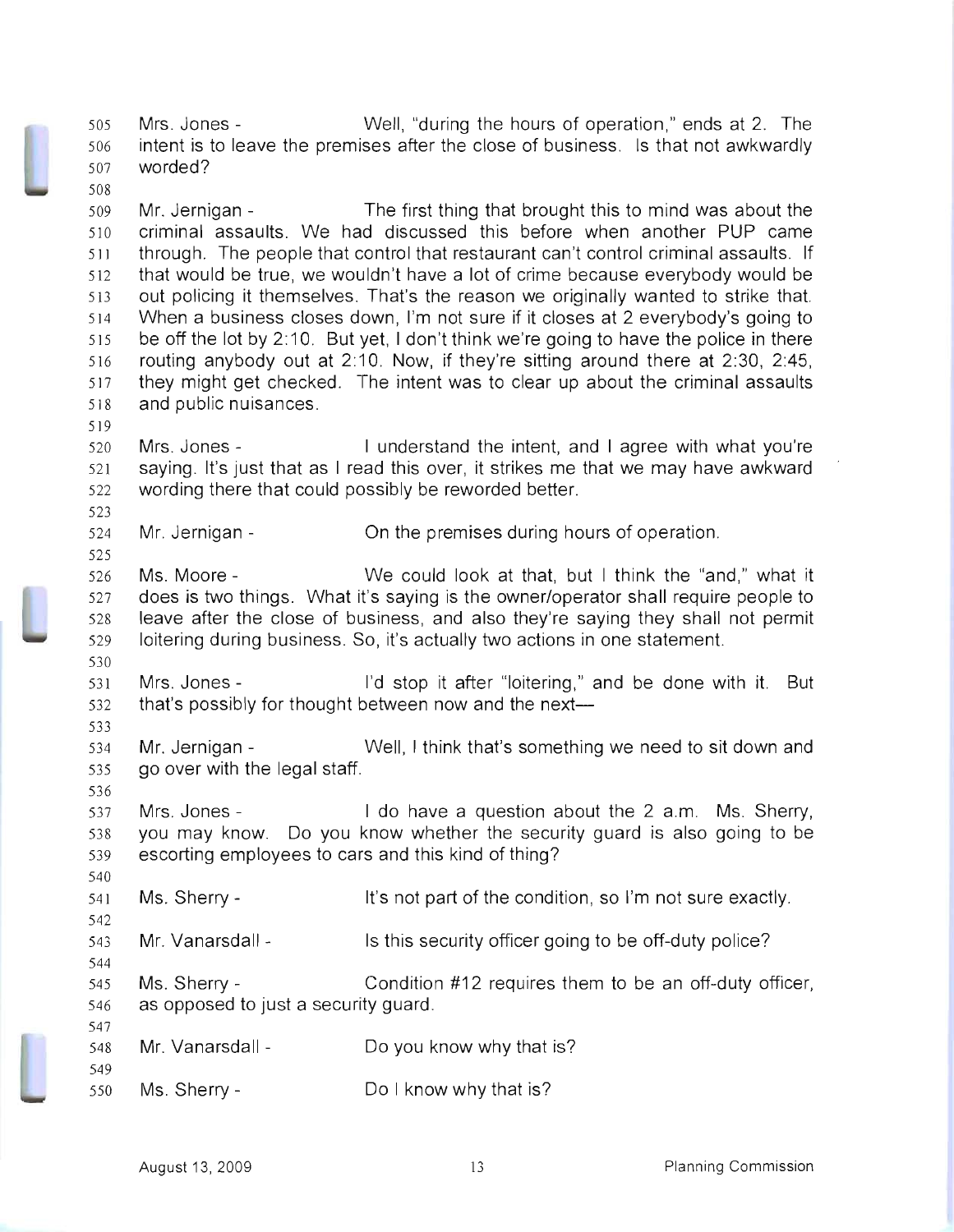552 Mr. Vanarsdall - A security officer can hold you long enough to call the police. An off-duty police officer or a deputy sheriff can hold you and doesn't have to call anybody, and cuff and so forth. That's the reason it's better to use the off-duty police.

Mrs. Jones - All right. I just want to make a very quick comment. I was not in favor of a previous case that came through here with a request for hours extended to 2 a.m. That was for several reasons, not the least of which was the fact that the original rezoning for the entire shopping center had carried those restrictions for a reason. But as we move along, and as the area develops, it seems that this is clearly wanted; it's certainly not protested. So, it seems to be a compliment to the operations of the area. Having talked to quite a few folks between the last meeting and now, I think while we hope none of the security issues will ever, ever be a problem, I think it's probably in keeping with the nature of the area, just as it is in keeping with the Short Pump area, or any other concentration of operations. So, I just wanted to clarify my thinking on that since it has been a month since we visited this issue once before.

Mr. Jernigan - I would like to say I did speak to the management staff of White Oak. They don't have a problem with it. They did proffer the 12:00. Actually, the Planning Office had requested that, and they went ahead and did it. Now, one situation with this is with a provisional use permit in B-3 zoning, if there is a problem, the Board of Supervisors can revoke the permit. So, that's a little bit of a caveat that we don't have in the West End because most of those places are just open by right because of B-3 zoning. Here, we have to adhere to it and make sure that everything is safe. So, we do have that backing us up.

Mr. Vanarsdall - Most of your disturbances are in the parking lots anyway. Most everything that happens is after hours in the parking lot. That doesn't say something doesn't happen inside, but most of it is. The biggest problem they have is the people get in the car and go somewhere else and drink. 

584 Mr. Jernigan - Mr. Branin, looks like he's just ready to say something.

Mr. Branin - Well-And Mr. Archer is.

Mr. Archer - Madam Chair, I'm a little bit concerned about what you said about this. As I read this, seems like if we don't stop it at the word "loitering," and we include, "on the premises during hours of operation," it almost sounds like wherever you are on the premises, you have to be doing some loitering. How do we define loitering in that case? That would be inside and outside, if we say "loitering on the premises." It almost sounds as though you can't be in a car. Even if you're inside, you have to be actively doing something. The word loitering is a little superfluous.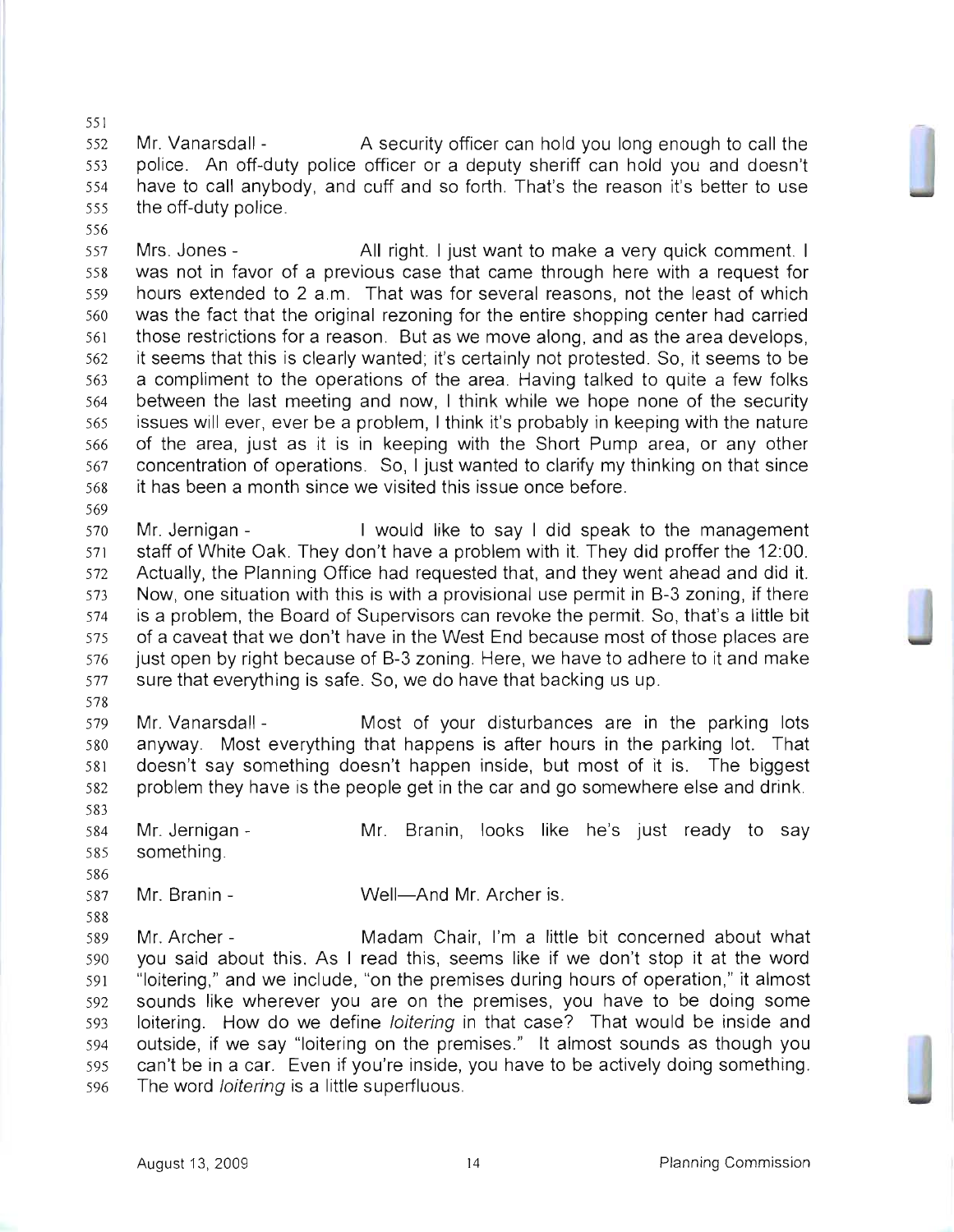| 598 | Mr. Jernigan -                                                                                                                                              | These conditions pretty much come through on every                                    |  |  |
|-----|-------------------------------------------------------------------------------------------------------------------------------------------------------------|---------------------------------------------------------------------------------------|--|--|
| 599 | PUP, but I just picked it out because I knew that we had discussed this before.                                                                             |                                                                                       |  |  |
| 600 | This is something-'d like to strike what I said about the assaults and public                                                                               |                                                                                       |  |  |
| 601 | nuisances.                                                                                                                                                  |                                                                                       |  |  |
| 602 |                                                                                                                                                             |                                                                                       |  |  |
| 603 | Mr. Archer -                                                                                                                                                | I see why you took that out.                                                          |  |  |
| 604 |                                                                                                                                                             |                                                                                       |  |  |
| 605 | Mr. Jernigan -                                                                                                                                              | Right. I think what we<br>need<br>$do -$<br>to                                        |  |  |
| 606 |                                                                                                                                                             |                                                                                       |  |  |
| 607 | This is another thing that we need to sit down and go over. We have a few<br>things, as Mr. Vanarsdall knows, that we need to clear up, and this is another |                                                                                       |  |  |
| 608 | one of those. We need to sit down with the legal staff, and maybe go over some                                                                              |                                                                                       |  |  |
| 609 |                                                                                                                                                             |                                                                                       |  |  |
|     | of these conditions and get them trimmed out, because that's not appropriate;                                                                               |                                                                                       |  |  |
| 610 | they can't control that.                                                                                                                                    |                                                                                       |  |  |
| 611 |                                                                                                                                                             |                                                                                       |  |  |
| 612 | Mr. Archer -                                                                                                                                                | It would seem to make more sense if you said, "shall                                  |  |  |
| 613 | not permit loitering after hours of operation." That would seem more appropriate                                                                            |                                                                                       |  |  |
| 614 | than during hours of operation. It sort of sounds like you have to drive up and get                                                                         |                                                                                       |  |  |
| 615 | inside and [blank; inaudible].                                                                                                                              |                                                                                       |  |  |
| 616 |                                                                                                                                                             |                                                                                       |  |  |
| 617 | Mr. Branin -                                                                                                                                                | Someone's waiting to pick up an employee and                                          |  |  |
| 618 | they're sitting in the parking lot waiting for them.                                                                                                        |                                                                                       |  |  |
| 619 |                                                                                                                                                             |                                                                                       |  |  |
|     |                                                                                                                                                             |                                                                                       |  |  |
| 620 | Mr. Archer -                                                                                                                                                | I'm not picking, I'm just—                                                            |  |  |
| 621 |                                                                                                                                                             |                                                                                       |  |  |
| 622 | Mr. Jernigan -                                                                                                                                              | Oh, I know.                                                                           |  |  |
| 623 |                                                                                                                                                             |                                                                                       |  |  |
| 624 | Mr. Archer -                                                                                                                                                | This is something that could come up in quite a few                                   |  |  |
| 625 |                                                                                                                                                             | cases, loitering during hours of operation. If you define premises. I think if you    |  |  |
| 626 |                                                                                                                                                             | said in the parking lot, it might make a little more sense, but it's on the premises. |  |  |
| 627 | That means everywhere—inside, outside.                                                                                                                      |                                                                                       |  |  |
| 628 |                                                                                                                                                             |                                                                                       |  |  |
| 629 | Mr. Jernigan -                                                                                                                                              | When a person is loitering-If somebody comes up                                       |  |  |
| 630 |                                                                                                                                                             | and stands next to the front door, and stands there for four hours, or that comes     |  |  |
| 631 |                                                                                                                                                             | up there every afternoon, a bum or something standing there, that's loitering.        |  |  |
| 632 |                                                                                                                                                             |                                                                                       |  |  |
| 633 | Mr. Archer -                                                                                                                                                | Yes, I agree, but what-                                                               |  |  |
| 634 |                                                                                                                                                             |                                                                                       |  |  |
| 635 | Mr. Jernigan -                                                                                                                                              | And this, "during hours of operation," well, we can put                               |  |  |
| 636 |                                                                                                                                                             | on there, on the premises during hours of operation and—Well, let's see, how          |  |  |
| 637 | would we word that?                                                                                                                                         |                                                                                       |  |  |
| 638 |                                                                                                                                                             |                                                                                       |  |  |
| 639 | Mr. Archer -                                                                                                                                                | It's tough.                                                                           |  |  |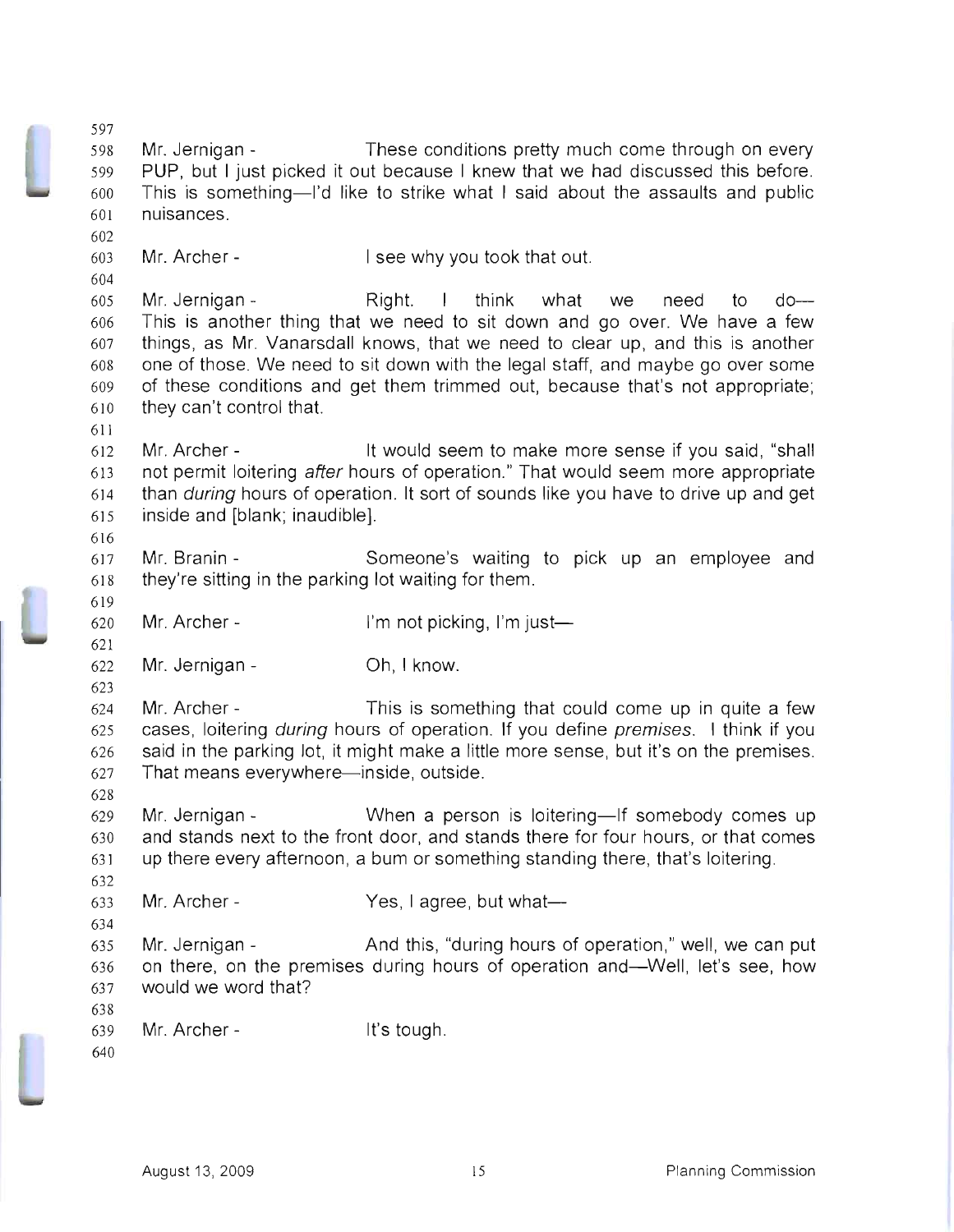Mr. Branin - Other than what you have already stricken, I would move it up between us and the Board, and have County lawyers go through it. Hopefully, we can get a boilerplate for other PUP's that come up in the future. Ms. Moore - Police Division actually helped us develop these policies back in 1999, but you raise very good points. What we can do is revisit this, and with the direction of Planning Commission, go ahead and make an 648 amendment, and with the advisement-whatever you choose, action-that we take another look at it. Certainly we can do that prior to the Board. Mr. Jernigan - Now I know why we kept Mr. Branin; that was a good idea. We'll move this on along like it is, and then we'll sort it out between now and the Board with the legal staff. Does that sound okay? Mr. Vanarsdall - Says it's okay. Ms. Moore- In its entirety as written? Mr. Jernigan - No, deleting the "criminal assaults" and "public nuisances," and then we'll let the legal staff work on fine-tuning it. Ms. Moore- Okay. Mr. Jernigan - Okay? Ms. Sherry, you okay with that? Ms. Sherry- Yes sir. Mrs. Jones - Are there other questions or concerns? Would you like to hear from the applicant? 671 Mr. Jernigan - Well, I see that gentleman standing up back there. I think he wants to come down and say something, so. Mr. Branin - I thought we had someone loitering in the premises. 676 Mr. Jernigan - I will give you that opportunity, if you want to come down here. Mr. Vanarsdall - You know you're loitering back there, don't you? There are a bunch of people sitting back there who haven't been doing anything. Mr. Grillo - I fully understand the process, and I apologize for standing while you were speaking. I want to thank the Board and Madam 684 Chairman for-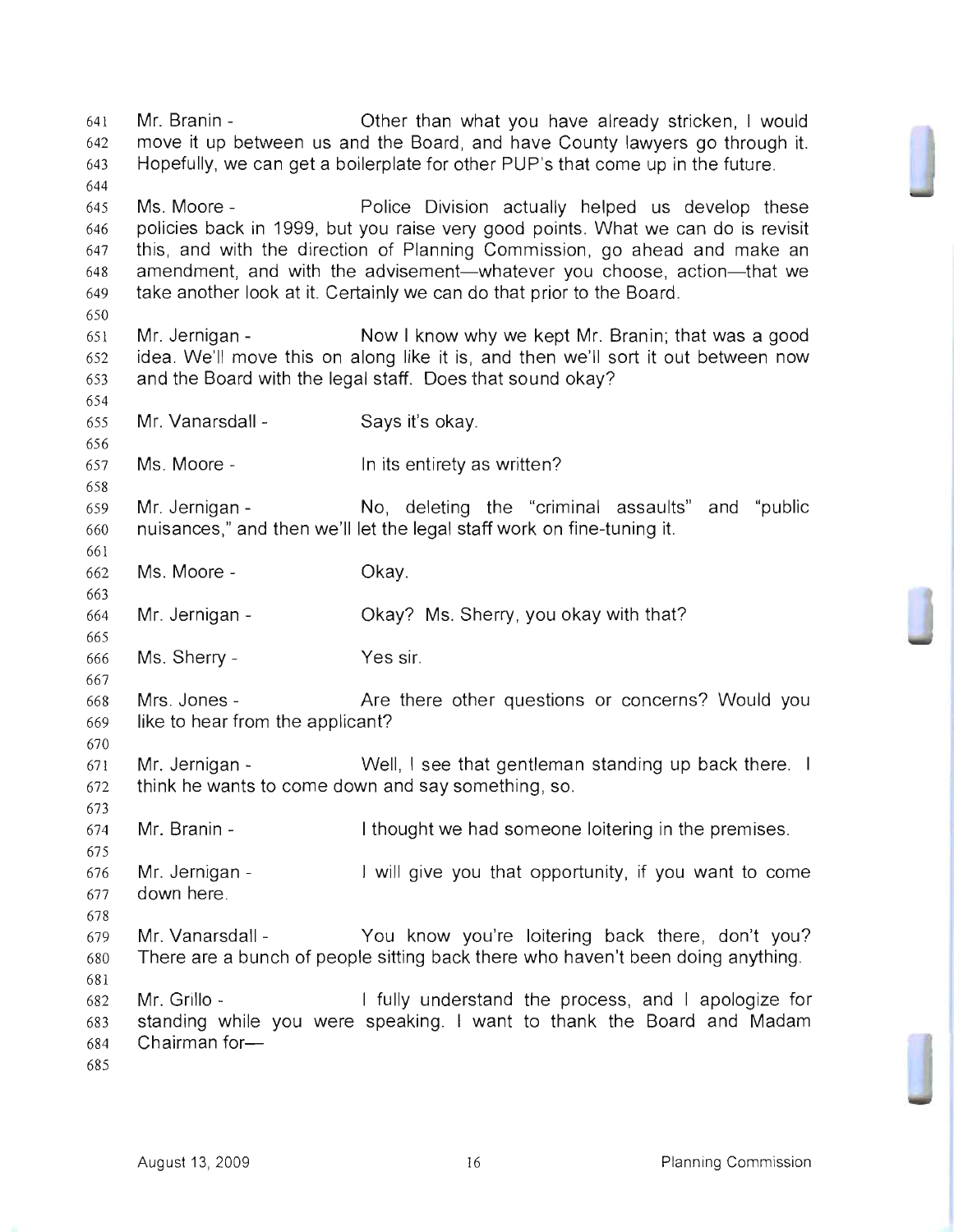Mr. Jernigan First, sir, could you state your name for the record, please? Mr. Grillo - My name is Tony Grillo. I'm the president and owner of the T.G.1. Friday's franchise. We have six restaurants here in the Richmond market. I just wanted to comment on the loitering piece. Most importantly, I had no idea that we were operating outside of the proffer. It wasn't in our lease through all of our permitting processes. And then an agent came to the restaurant, and I think that's how the process kind of started here. We certainly take the recommendations of the Board, and we will do whatever needs to be done. We want the restaurant to be a strong part of the community. And 99% of our people don't cause any problems. The loitering piece, really the police kind of, I think, define that. They've asked us in a couple of circumstances to put up signage with the verbiage loitering. I think they tend to determine if somebody's loitering more than we do if we say that somebody is harassing us. But that loitering term seems to help out the police when you post that. So. I just want to thank the Board for reconsideration here, and we'll certainly do whatever needs to be done to accommodate the conditions. 707 Mr. Jernigan - As you heard me say, it is a provisional use permit. If there was an extensive problem that went on for a long time, then it can be revoked by the Board. 711 Mr. Grillo - I understand that. If there are a lot of problems, we wouldn't want to deal with them. Mr. Jernigan - Mr. Grillo- Mrs. Jones Mr. Jernigan Mrs. Jones area? Mr. Grillo We like your operation. Thank you. Can I ask a quick question? Sure you can. Mr. Grillo, how many restaurants do you have in our We have six in the Richmond market-three in 726 Henrico, two in Chesterfield/Midlothian, and one in Hanover. We operate in five 727 states. 729 Mrs. Jones And your other two Henrico locations are? Mr. Grillo- Glenside and Broad Street, and Short Pump.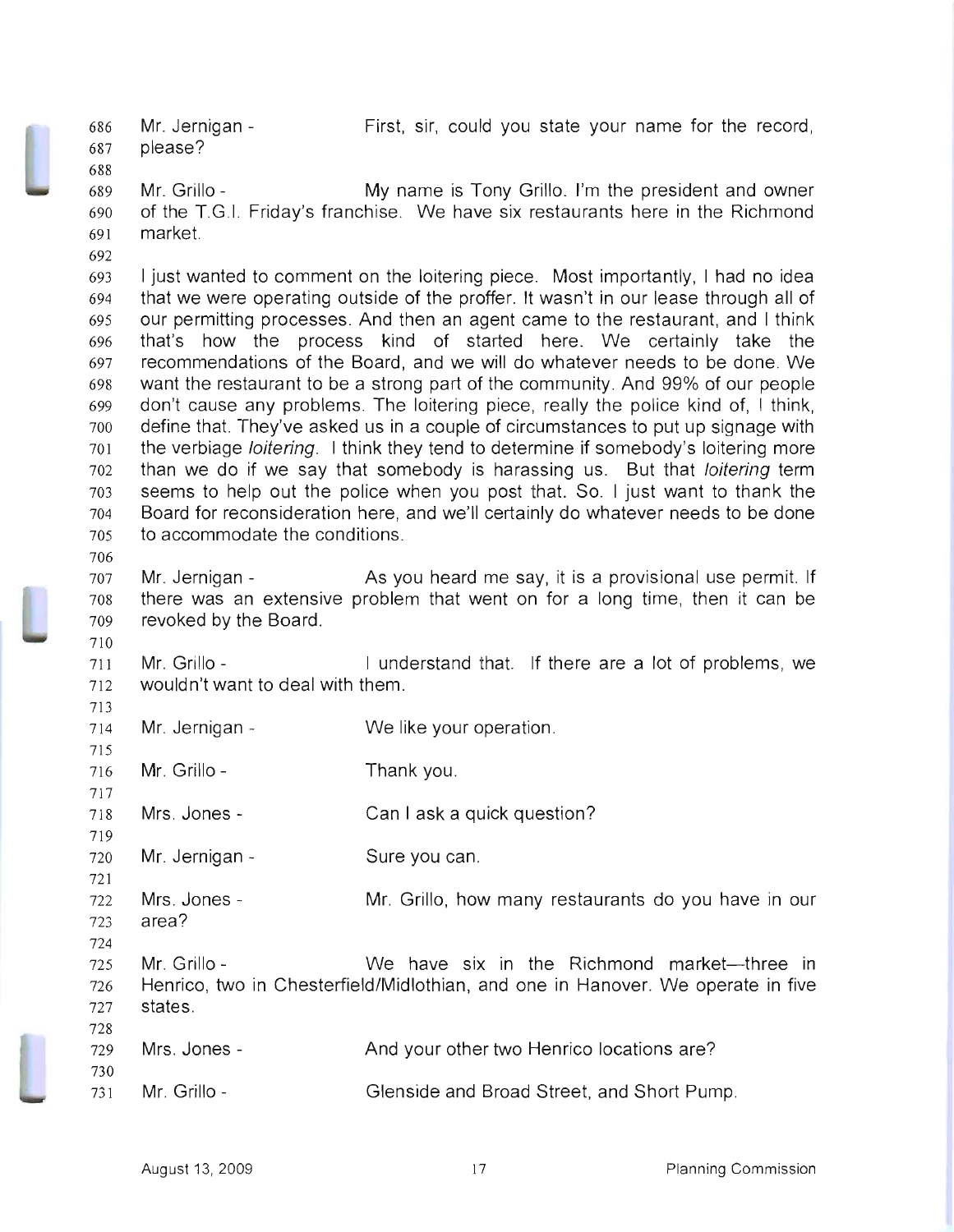| 732        |                                                        |                                                                                                                                        |
|------------|--------------------------------------------------------|----------------------------------------------------------------------------------------------------------------------------------------|
| 733        | Mrs. Jones -                                           | Are they open until 2?                                                                                                                 |
| 734        |                                                        |                                                                                                                                        |
| 735<br>736 | Mr. Grillo -<br>until 1. Everybody's off premise by 2. | Well, we serve liquor until 1:30, and we serve food                                                                                    |
| 737        |                                                        |                                                                                                                                        |
| 738        | Mrs. Jones -                                           | That's the way this one will operate?                                                                                                  |
| 739        |                                                        |                                                                                                                                        |
| 740        | Mr. Grillo -                                           | Yes ma'am.                                                                                                                             |
| 741        |                                                        |                                                                                                                                        |
| 742<br>743 | Mrs. Jones -                                           | And all's well at the other two?                                                                                                       |
| 744        | Mr. Grillo -                                           | Yes, yes. They seem to be doing well.                                                                                                  |
| 745        |                                                        |                                                                                                                                        |
| 746        | Mrs. Jones -                                           | We wish you well.                                                                                                                      |
| 747<br>748 | Mr. Grillo -                                           | Thank you very much; I appreciate it.                                                                                                  |
| 749        |                                                        |                                                                                                                                        |
| 750        | Mr. Jernigan -                                         | Thank you.                                                                                                                             |
| 751        |                                                        |                                                                                                                                        |
| 752        | Mr. Vanarsdall -                                       | Thank you.                                                                                                                             |
| 753        |                                                        |                                                                                                                                        |
| 754<br>755 | Mr. Jernigan -                                         | All right, Madam Chair, with that, I will move for<br>approval of P-10-09, Tony Grillo for United Restaurant Group, LP, and send it to |
| 756        | the Board for their approval.                          |                                                                                                                                        |
| 757        |                                                        |                                                                                                                                        |
| 758        | Mr. Branin -                                           | Second.                                                                                                                                |
| 759        |                                                        |                                                                                                                                        |
| 760        | Mr. Jernigan -                                         | Excuse me. With changing Condition #10, and                                                                                            |
| 761<br>762 | deleting "criminal assaults" and "public nuisances."   |                                                                                                                                        |
| 763        | Mr. Branin -                                           | Second again.                                                                                                                          |
| 764        |                                                        |                                                                                                                                        |
| 765        | Mrs. Jones -                                           | Motion by Mr. Jernigan, seconded by Mr. Branin. All                                                                                    |
| 766        |                                                        | in favor say aye. All opposed say no. The ayes have it; the motion passes.                                                             |
| 767        |                                                        |                                                                                                                                        |
| 768<br>769 | <b>REASON:</b>                                         | Acting on a motion by Mr. Jernigan seconded by Mr.<br>Branin, the Planning Commission voted 5-0 (one abstention) to recommend the      |
| 770        |                                                        | Board of Supervisors grant the request because it is reasonable in light of the                                                        |
| 771        |                                                        | surrounding uses and existing zoning on the property and when properly                                                                 |
| 772        |                                                        | regulated by the recommended special conditions, it would not be detrimental to                                                        |
| 773        |                                                        | the public health, safety, welfare and values of the area.                                                                             |
| 774        |                                                        |                                                                                                                                        |
| 775<br>776 | Ms. Moore -                                            | Madam Chairman, that brings us to the cases in the<br>Three Chopt District. We have two that, with your permission, we'd like to go    |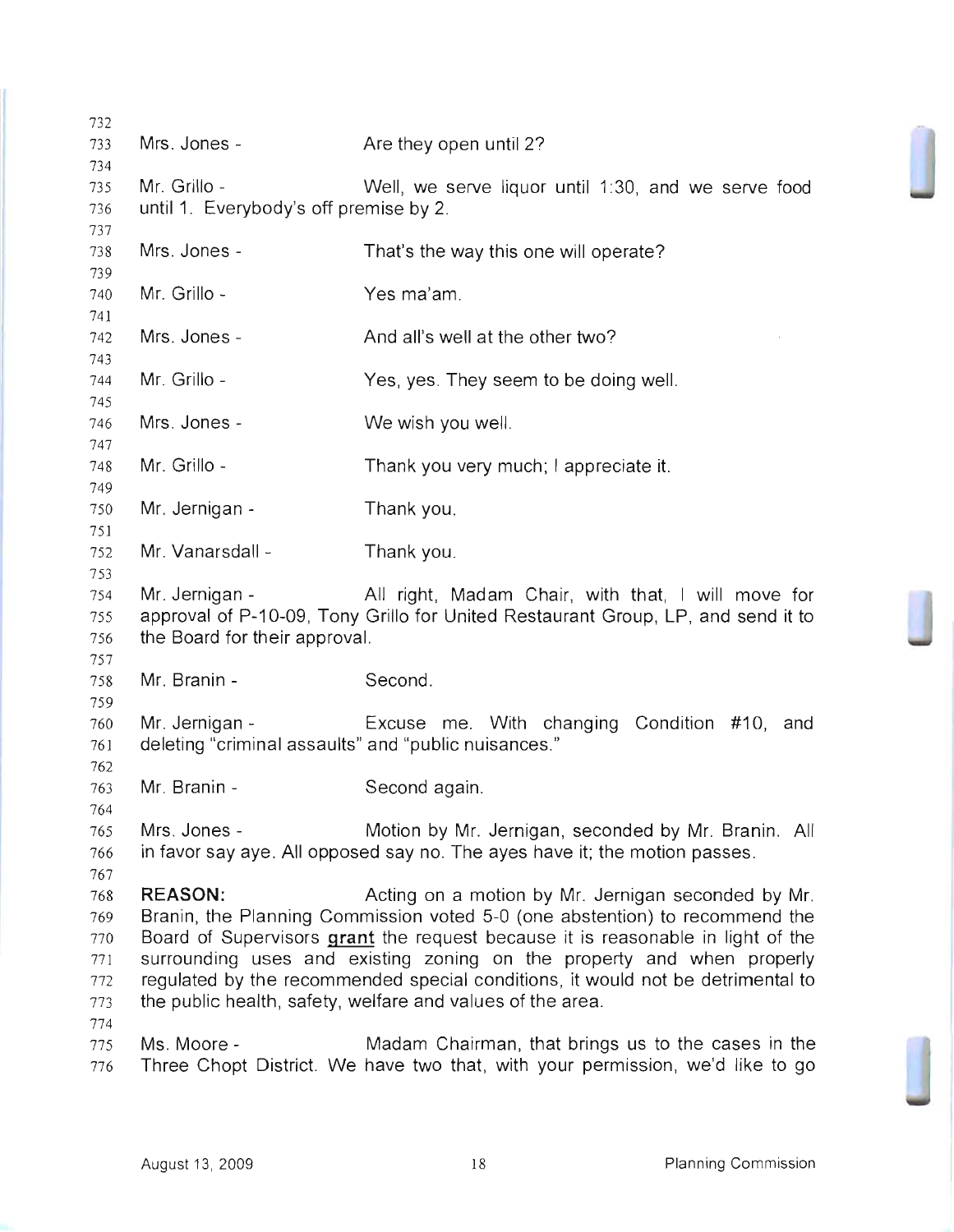ahead and present together. And, of course, they'd have to be acted on individually.

## Deferred from the July 9, 2009 Meeting.

C-8C-05 G. Edmond Massie, IV for Fidelity Properties, Ltd.: Request to conditionally rezone from A-1 Agricultural District to RTHC Residential Townhouse District (Conditional), Parcel 746-764-5580, containing approximately 4.54 acres, located on the west line of Sadler Road approximately 290 feet south of Wonder Lane. The applicant proposes a residential townhouse development not to exceed six (6) dwelling units per acre. The RTH District allows a maximum gross density of 9 units per acre. The proposed use will be controlled by zoning ordinance regulations and proffered conditions. The Land Use Plan recommends Suburban Residential 1, 1.0 to 2.4 units net density per acre.

## 792 Deferred from the July 9, 2009 Meeting.

C-19C-06 G. Edmond Massie, IV for Fidelity Properties, Ltd.: Request to conditionally rezone from A-1 Agricultural District to RTHC Residential Townhouse District (Conditional), Parcels 746-763-2482, 746-763 2896,746-763-1769, and 746-764-3818, containing 10.79 acres, located on the east line of Glasgow Road, approximately 600 feet north of Ireland Lane. The applicant proposes a residential townhouse development not to exceed six (6) dwelling units per acre. The RTH District allows a maximum gross density of 9 units per acre. The proposed use will be controlled by zoning ordinance regulations and proffered conditions. The Land Use Plan recommends Suburban Residential 1, 1.0 to 2.4 units net density per acre.

Mrs. Jones - I think it makes perfect sense to hear them together. Do we have anyone here this evening who is in opposition to either of these two cases, C-8C-05, G. Edmond Massie, IV for Fidelity Properties, Ltd., or C-19C-06, G. Edmond Massie, IV for Fidelity Properties, Ltd.? We have no opposition. All right, Mr. Sehl.

Mr. Sehl- Thank you again, Madam Chair.

As Ms. Moore stated, the applicant is proposing to rezone a total of 15.33 acres, to RTHC to permit a townhouse development with a maximum density of six units per acre.

The 2026 Land Use Plan, recently adopted by the Board of Supervisors, recommends Urban Residential uses for the majority of the subject properties. A small portion to the west of the proposed realigned Sadler Road in this area is also designated SR2. Because of these designations, an appropriately designed, high-quality townhouse development could be an appropriate use on the subject property and complement the recent residential redevelopment in the area.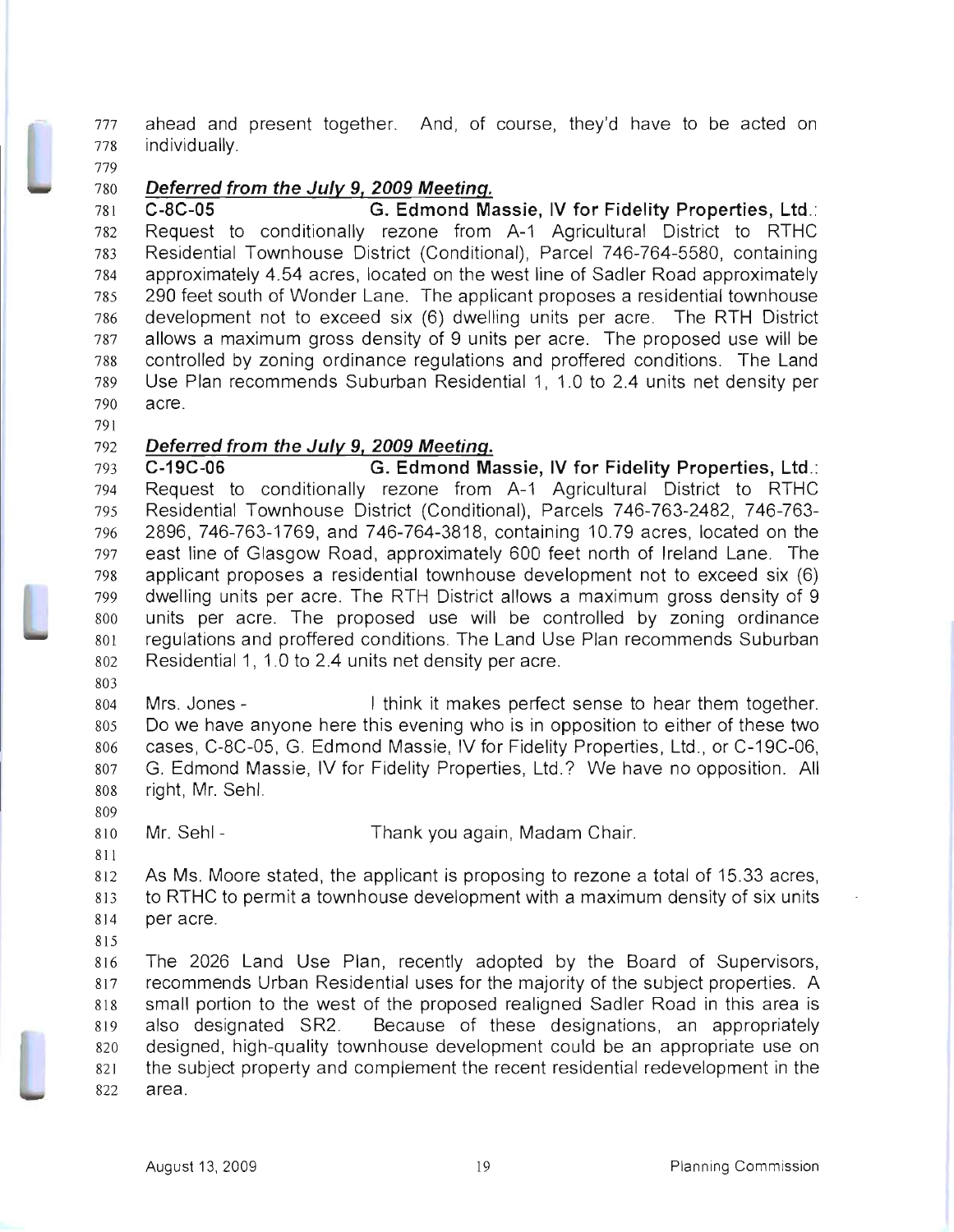To provide quality assurances and detail the type of development proposed with these requests, the applicant has submitted proffers for each case. These proffers were revised on August 11, 2009 and distributed to you this evening. 827 The proffers for C-8C-05 and C-19C-06 are nearly identical, and major aspects of these proffers include:

- 
- 830 No building permits to allow construction before January 1, 2011 for the property subject to C-19C-09, or prior to January 1, 2015, or the start of construction for Sadler Road relocated, for the property subject to C-8C-05. This proffered phasing is the only difference between the proffers for the two cases.
- 835 A commitment to dedicate right-of-way for relocated Sadler Road has been provided;
- 837 Streetlights and sidewalks would be provided along both sides of new streets and one side of existing streets;
- 839 Foundation plantings and street trees, with irrigated and sodded front and side yards;
- 841 Minimum unit size of 1,100 square feet, and minimum unit width of 20 feet for 50% of the units. Up to 25% of the units could be a minimum of 18 feet in width, with the remaining 25% permitted to be 16 feet in width. No more than two units in any building could be 16 feet in width;
- 845 No more than six units will be attached, and all units will contain a minimum of 100% brick or stone on the front and side elevations. Rear elevations will contain a minimum of 75% brick. HardiPlank or a similar material will be used on the balance of the exterior. The optional garages shown on the proffered conceptual plan and in the proffered photos will contain the same exterior materials as the dwellings.
- Additionally, a minimum sound transmission coefficient rating of 55 will be provided between units and for the exterior walls of end units.

While the proffers provide a number of quality guarantees, and while the proposed Urban Residential designation for the subject sites means the proposed use and density could be appropriate at this location, staff notes a number of outstanding concerns, including the following items:

859 • The phasing proposed in Proffer 2 of each case does not provide adequate assurances that the necessary roadway infrastructure would be completed prior to the occupancy of the proposed townhouses. The densities proposed by the Draft 2026-and now the Adopted 2026 Land Use Plan-were based on the realignment of Sadler Road, and staff believes build-out at the requested density could be premature until such time as the roadway improvements are completed. At a minimum, the applicant is encouraged to provide a revised traffic study for review by the Department of Public Works.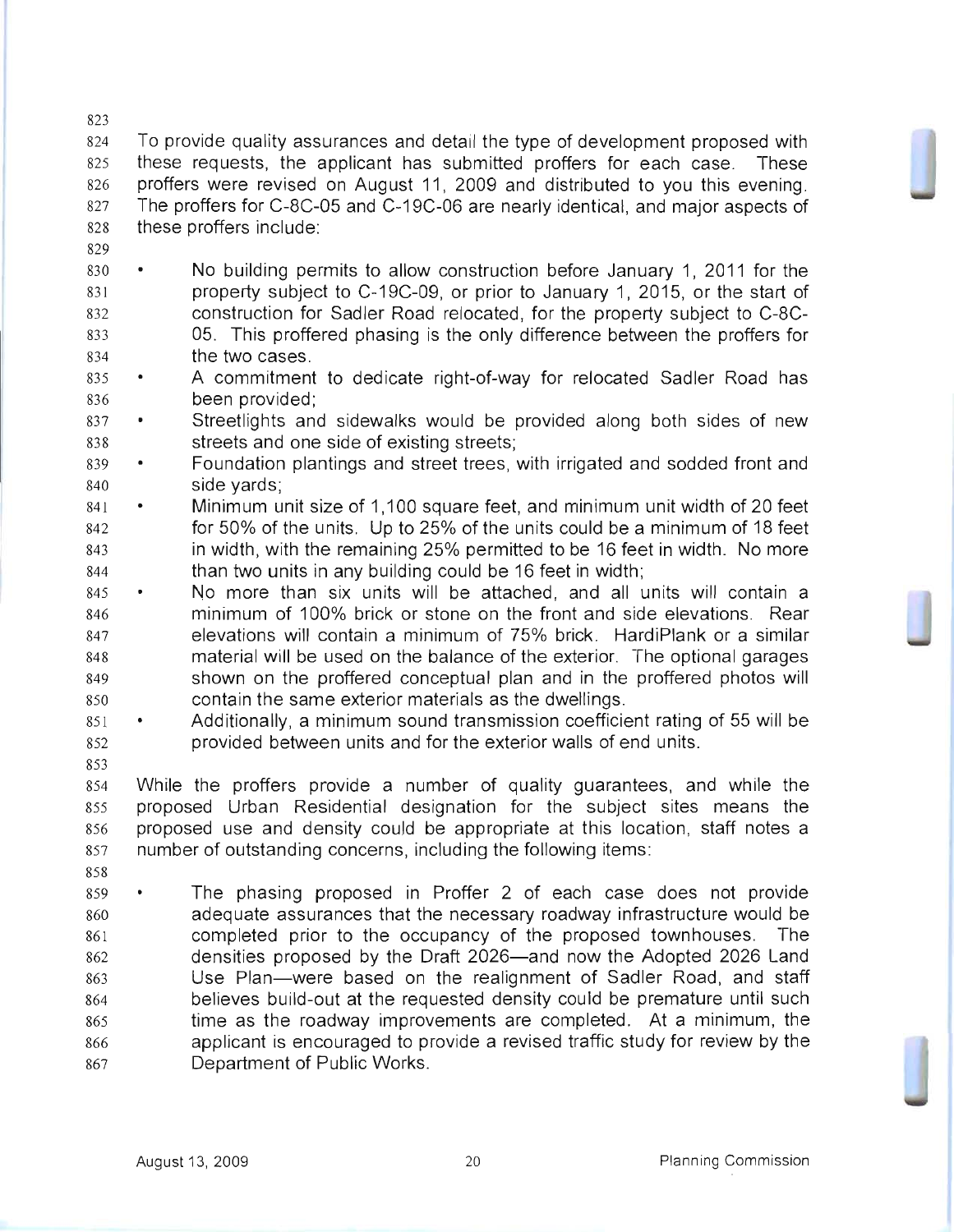The applicant has indicated garages would be optional and would be arranged as shown on the proffered conceptual plan, shown here at these locations. Because garages would not be required in the proposed RTHC district, staff recommends the applicant commit to a minimum number of garages for the proposed developments;

873 • Details of the park area, including any proposed amenities or improvements, should be provided by the applicant;

- 875 The revised proffers commit to providing sidewalks along all public streets. To ensure the details shown on the conceptual plan are implemented, staff recommends the applicant commit to providing sidewalks adjacent to all streets within the development, whether public or private;
- 879 Similar to other recent requests of this type proposing private streets, the applicant should commit to providing certification that all private streets within the development are built to Public Works' standards, except for width, prior to the issuance of any occupancy permits on the property.
- The applicant has provided a number of quality guarantees consistent with other recent residential developments in the area, and staff believes the proposed density and use, with the commencement of land development adequately phased, could be an appropriate use on the property, given the site's proposed use on the 2026 Land Use Plan. However, as previously noted, a number of concerns do remain. If the applicant can address these concerns, staff could fully support this request.
- 892 This concludes my presentation. I would be happy to try to answer any questions you might have. The applicant's representatives are also here this evening.
- Mrs. Jones Questions from the Commission?
- Mr. Branin couple for the applicant. I personally have none for Mr. Sehl, but I do have a
- Mrs. Jones Okay. Mr. Sehl, thank you.
- Mr. Sehl Thank you very much.
- Mr. Tyler Seeing no opposition, I think it's better that I answer your questions rather than make a presentation.
- 908 Mr. Branin I wasn't going to ask you to make a presentation; I just wanted something clarified.
- 911 Mr. Tyler Yes sir. For the record, my name is Webb Tyler. I'm a semi-retired engineer with Youngblood, Tyler & Associates. I am here tonight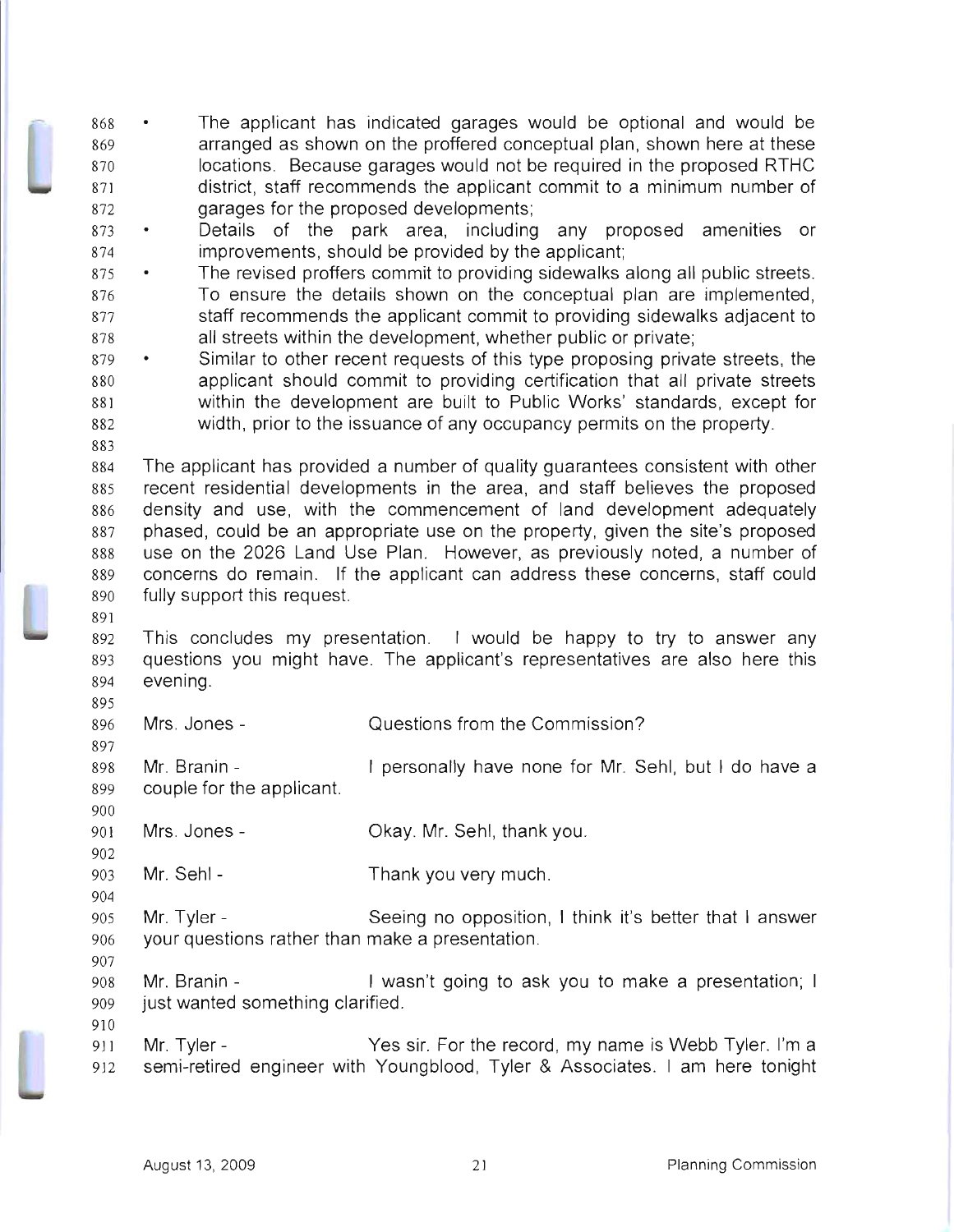with the owner of the subject property, the large tract, the contract purchaser of the smaller tract, and my partner, G. Edmond Massie, IV. Mr. Branin - Mr. Tyler, in numerous meetings that we've had in 917 regards to these two cases—which these two case have been in front of us for 918 actually a year now- 920 Mr. Tyler - I believe it's approximately 3-1/2 to 4 years. Mr. Branin - I was hoping your memory wouldn't be as good as mine. Still, the concern of Sadler Road getting done. I thank you for phasing it. Before this gets to the Board, I would ask you to please get a traffic study, which we discussed in our latest meeting on Tuesday. Mr. Tyler- Yes sir. Mr. Branin - Mr. Kaechele had requested that, of course, we have a traffic study looked at. There is already a traffic study present? Mr. Tyler - There has been a traffic study done in the earlier years of this zoning case indicating approximately 110 additional single-family detached homes could be built. Obviously, we are supportive of Sadler Road relocating, by the willingness to dedicate approximately 30% of the right-of-way for that road at no cost to the County, as well as providing drainage easements. 937 We feel like we're supporting it. The vast majority of our traffic will be going out via the safer portion of Sadler Road through the roadway system in the Small McDonald Farms, as far as Ireland and Glasgow Roads that access out to the south and more towards Broad Street. Mr. Branin - The County is very grateful to you for dedicating that land, but the most important thing is that we rush a traffic study so we can review it. That's number one. Number two, for the Commission's benefit, the park area that you see on the diagram. What I have requested the developer to do instead 946 of-As we see in most developments, they leave it wooded. They put a walking trail through it and they say, okay, well, that's a park. What I've asked them to do in this area is to clear a large area and create grass-Leave trees, but create a large grass area, because the demographic that they're going to be pushing towards are younger professionals. A walking trail is great, but we don't have enough open area that people can throw Frisbees, walk dogs, picnic. Most of what we have is wooded. So, I asked if they would consider opening up an area. 954 Mr. Tyler - And we will. Mr. Branin - I'd like to see that proffered, as well, by the time it gets to the Board.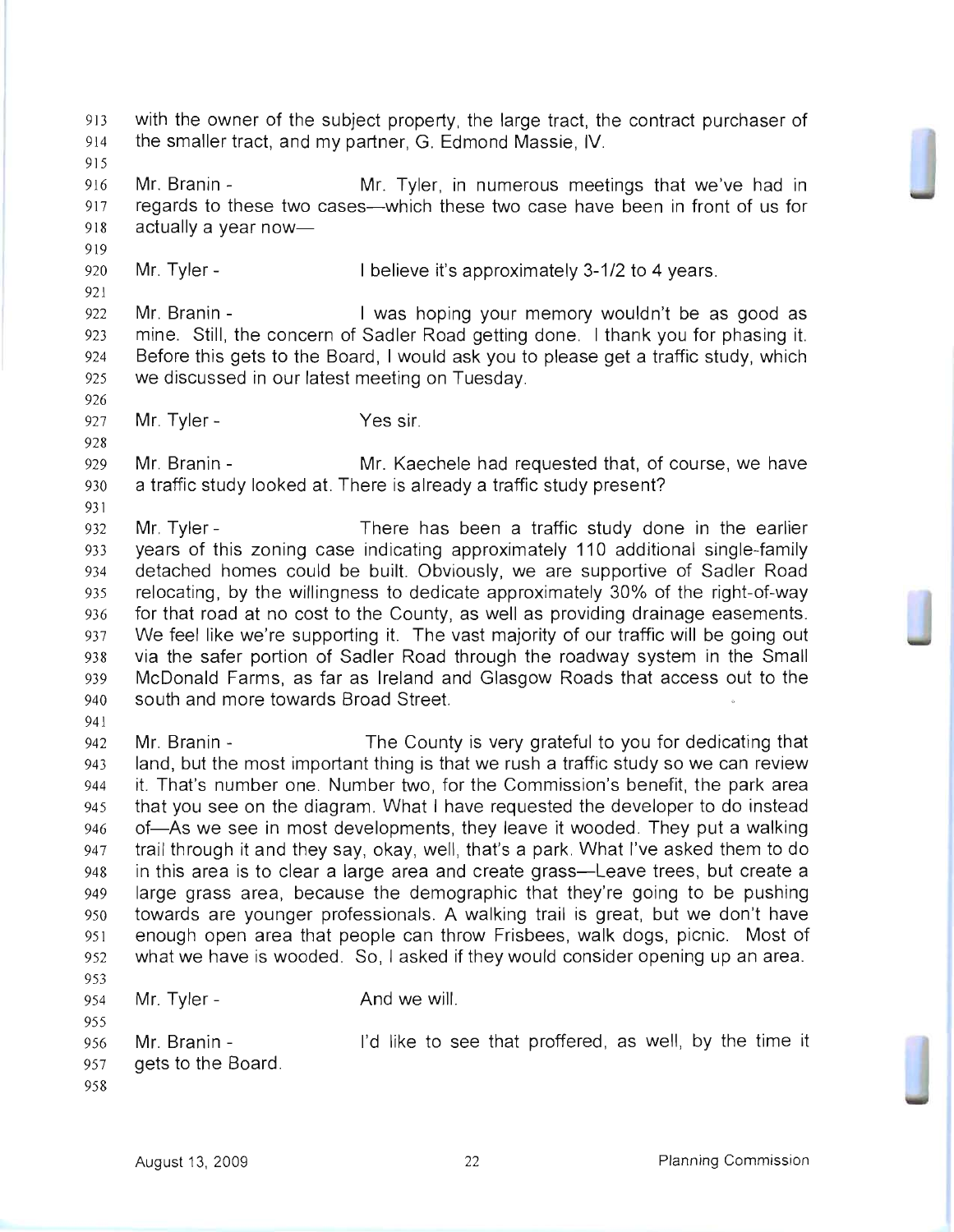959 960 961 962 963 964 965 966 967 968 969 970 971 972 973 974 975 976 977 978 979 980 981 982 983 984 985 986 987 988 989 990 991 992 993 994 995 996 997 998 999 1000 1001 1002 1003 Mr. Tyler - Yes sir. Mr. Branin - It's been a long haul. You've made up for the size with quality, and I thank you for that. That's why it is moving forward. Sixteen feet wide, even on a minimal scale such as two units, is a stretch from the norm here. I don't know if it is quite a good idea County-wide. In this area, I think it can be acceptable. But the quality of the product is really what's carrying this project. I'm familiar with the model that you all used for this because it's a couple miles away from my office in North Carolina. So, I've seen the product. Once you guys had presented it, I went through the product down there. According to what you're showing and what you're proffering, you're going to be building that same product. It is a good product. Mr. Tyler-Mr. Branin - Mrs. Jones met. Mr. Branin Thank you. I don't have any further questions for him. So, you're satisfied that the objections have been I am. The streets being proffered out to that size, to County standards, that will be cleaned up before it gets to the Board as well, correct? Mr. Tyler - As far as the private streets, yes sir. Mr. Branin - The phasing. We sat for quite a few hours trying to determine what the proper phasing would be. Originally, they had spoken about that outparcel at the top-and then move down this way. And the section that's closer to CarMax at that end because it's closer to—access, be done and face the other way, which they have agreed to. When Tim Foster was asked when, it could be as early as 2012. But with VDOT and with economic conditions today, it's not really a guarantee. So, we went with the best. Mrs. Jones - Would that we all had crystal balls. Do we have questions for Mr. Tyler from the Commission? This has been a long road. Mr. Tyler-Mrs. Jones - Mr. Branin - Mrs. Jones Yes ma'am. Thank you. Okay. Madam Chair, I'd like to move-You're going to move for each individually?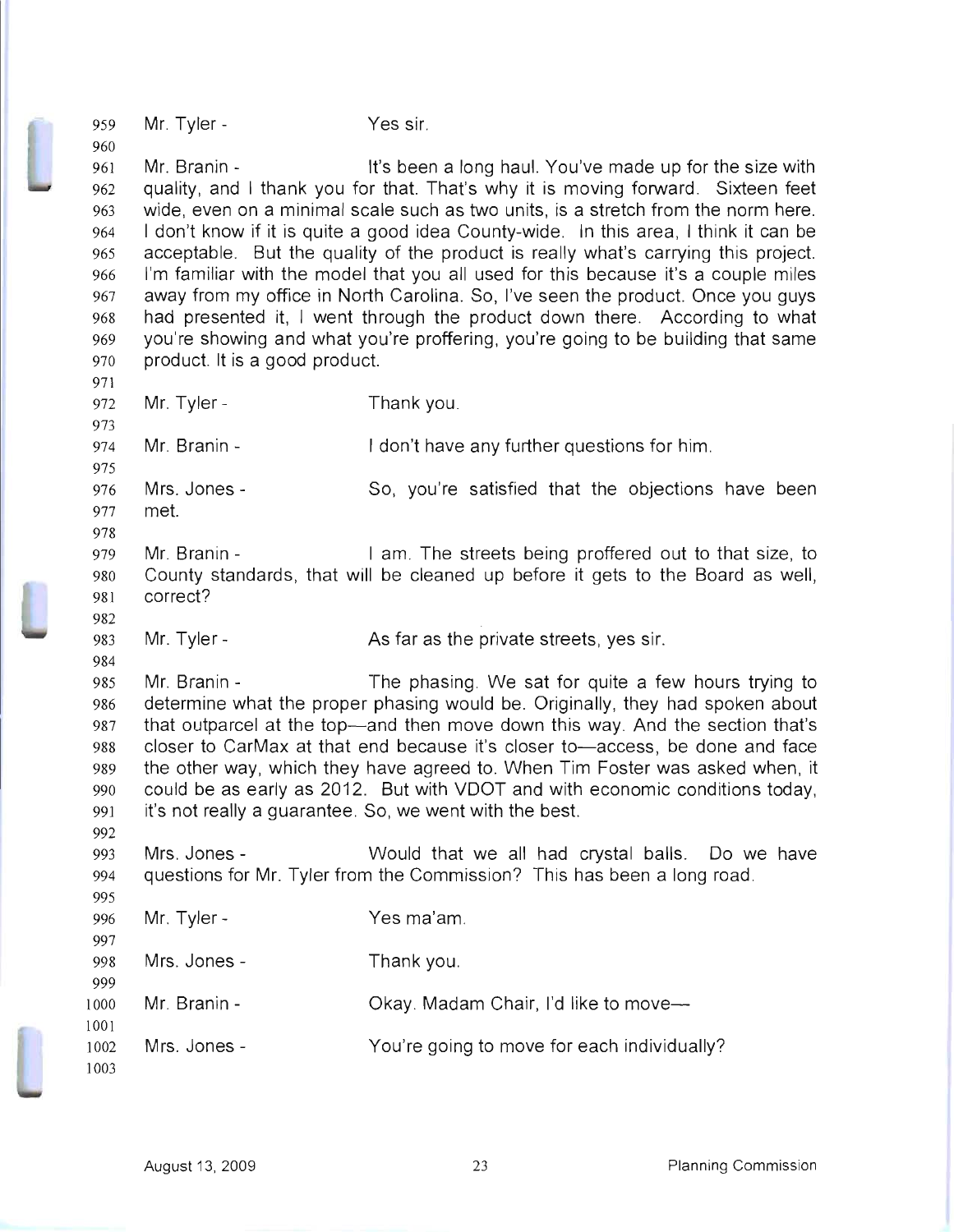1004 Mr. Branin - That C-8C-05, G. Edmond Massie, IV for Fidelity Properties, Ltd., move forward with a recommendation for approval, with all conditions and standards set in the case. Mr. Vanarsdall - Second. Mrs. Jones - Motion by Mr. Branin, seconded by Mr. Vanarsdall. 1011 All in favor say aye. All opposed say no. The ayes have it; the motion passes. **REASON:** Acting on a motion by Mr. Branin seconded by Mr. Vanarsdall, the Planning Commission voted 5-0 (one abstention) to recommend the Board of Supervisors **grant** the request because it would permit development of the land for residential use in an appropriate manner, it conforms to the 2026 Comprehensive Plan's recommended future land use, and the proffered conditions would provide for a higher quality of development than would otherwise be possible. Mr. Branin - I'd like to move that C-19C-06, G. Edmond Massie, IV for Fidelity Properties, Ltd., move forward with a recommendation for approval, with all conditions and standards set in the case. Mr. Vanarsdall - Second. Mrs. Jones - Motion by Mr. Branin, seconded by Mr. Vanarsdall. All in favor say aye. All opposed say no. The ayes have it; the motion passes. **REASON:** Acting on a motion by Mr. Branin seconded by Mr. Mr. Vanarsdall, the Planning Commission voted 5-0 (one abstention) to recommend the Board of Supervisors **grant** the request because it would permit development of the land for residential use in an appropriate manner, it is consistent with the 2026 Comprehensive Plan's recommended future land use, and the proffered conditions would provide for a higher quality of development than would otherwise be possible. **C-21C-09 Hans Klinger for HHHunt Corporation:** Request to conditionally rezone from R-3C One-Family Residence District (Conditional) to C-1C Conservation District (Conditional), part of Parcel 734-781-9430, containing approximately 0.46 acre, located approximately 300 feet north of the northern terminus of Collinstone Drive and approximately 300 feet west of the western terminus of Amershire Court. The applicant proposes a conservation area. The use will be controlled by zoning ordinance regulations and proffered conditions. The Land Use Plan recommends Environmental Protection Area. 1047 Mrs. Jones - Well, I know the answer to this, but is there anyone who objects to this case? All right, Mr. Sehl.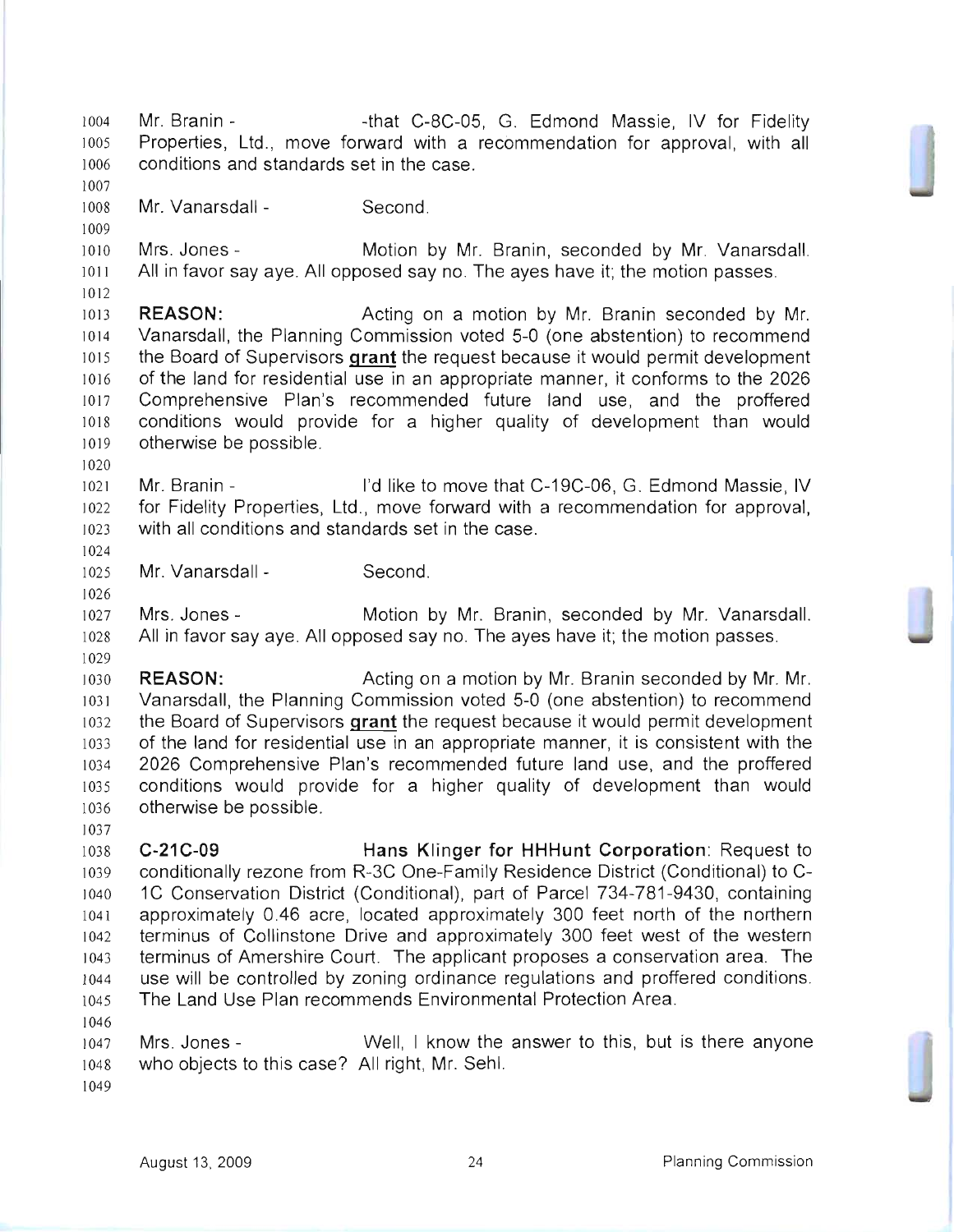The subject property contains the portion of the proposed Ellington at Wyndham Subdivision located within the 1OO-year floodplain. This request is to comply with Proffer 8 of rezoning case C-2C-08, which requires areas within the 100-year floodplain to be rezoned to a C-1.

Because the conditions listed in Proffer 8 of C-2C-08 further restrict the development of floodplain areas within the proposed subdivision, the applicant has proffered that the area subject to this case would be governed by the same conditions contained in C-2C-08.

Conditional approval was granted for 91 lots within Ellington at Wyndham on July 23, 2008; however, no plats have been recorded and no homes have been constructed on the property at this time. Staff notes that the area within the floodplain might change due to Department of Public Works conducting a floodplain study at this time. This may require the applicant to file for additional C-1 area within the proposed subdivision. It is not anticipated that the floodplain study would result in any floodplain revisions that would affect the proposed lots within the subdivision.

This request is consistent with the 2026 Land Use Plan designation of Environmental Protection Area, and supports the goals of the Land Use Plan. This request would satisfy the proffers accepted with rezoning case C-2C-08, therefore, staff does support this request. I'll be happy to answer any questions you have at this time.

1077 Mrs. Jones - All right. Mr. Branin?

Mr. Branin - Mr. Sehl, I know we support this case, but I have some questions. I'd rather ask the applicant, so, if I may.

Mr. Klinger- Yes. I'm Hans Klinger. I'm with HHHunt.

1084 Mr. Branin - Mr. Klinger, how are you?

Mr. Klinger - Doing well, thank you.

Mr. Branin - If the floodplain study increases the amount of floodplain on the property, how is this going to affect your design for your lots and 1090 your layout?

Mr. Klinger - It's anticipated that it won't. We've seen the preliminary findings from Timmons Group, who is doing the study for the County in this. Compared with the floodplain that we had done on this versus what they've proposed, the area does get bigger, but it's well away from the lot areas.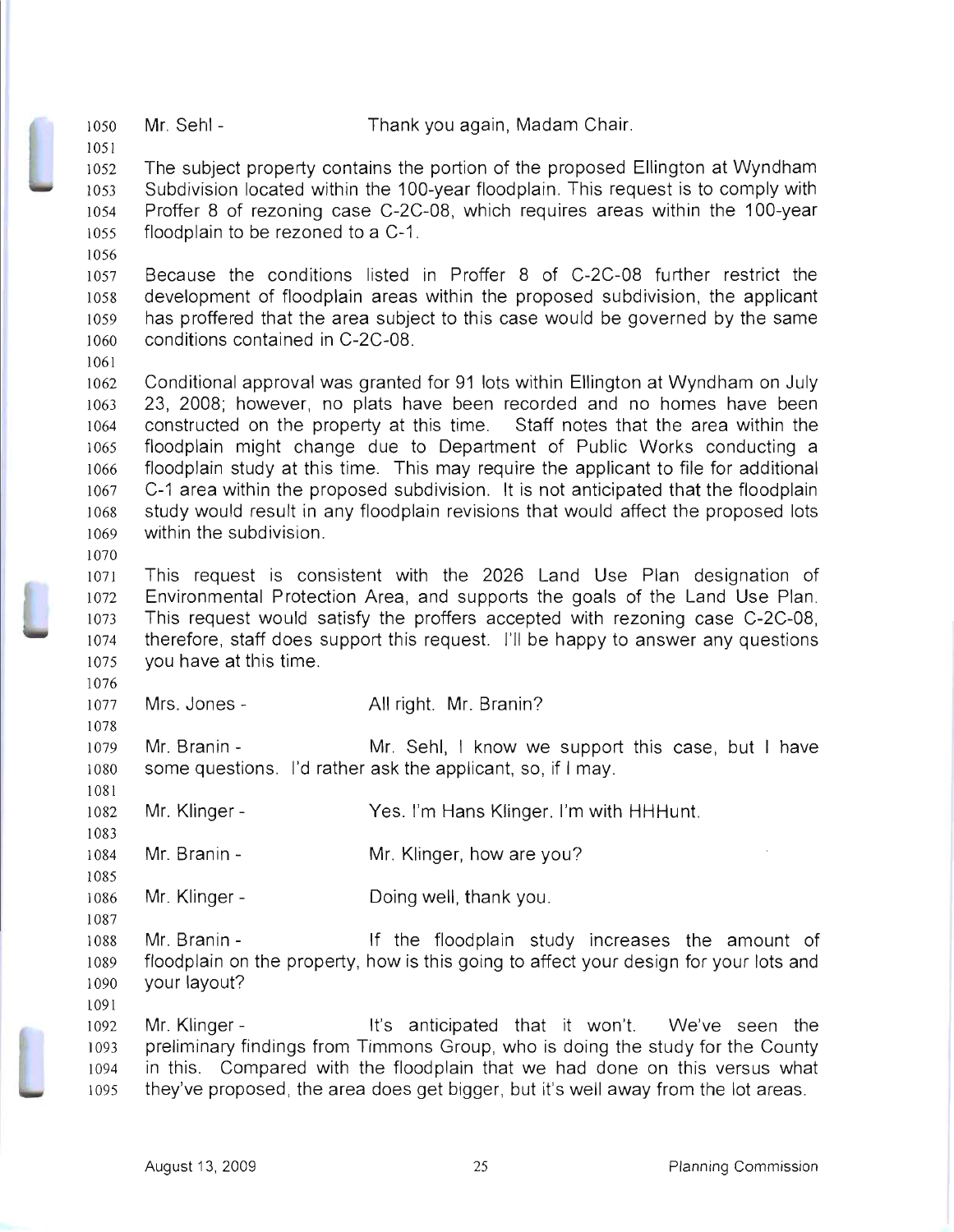1096 1097 1098 1099 1100 1101 1102 1103 1104 1105 1106 1107 1108 1109 1110 IIII 1112 1113 1114 1115 1116 1117 1118 1119 1120 1121  $1122$ 1123 1124 1125 1126 1127 1128 1129 1130 1131 1132 1133 1134 1135 1136 1137 1138 1139 1140 1141 Mr. Branin -Mr. Klinger - Mr. Branin - Mr. Klinger - Mr. Branin area, right? Mr. Klinger -So, you're saying that it's not going to affect it at all. Yes. At this time, it doesn't appear to be affected. So, it's not going to affect your density. That's correct. You all aren't planning to remove any trees in this No. This area is mostly contained within the 50-foot stream protection area, so we wouldn't be able to anyway. Mr. Branin - Right. Are you anticipating having to rezone any additional area? Mr. Klinger - Not at this time. If the floodplain does change by the time we go to recordation, we would probably have to do that. Mr. Branin - The And if so, how is that going to—First, when are you planning to actually begin to develop this? Mr. Klinger - That's a good question. It depends on market conditions. At this time, we don't foresee starting anything this year. We're looking to next year, and it all depends on what happens between now and then not only with the market, but with the lending institutions as well. Mr. Branin - So you're looking at the beginning of next year, summer next year? Mr. Klinger - We're looking at spring. But, as I said, it's all dependent upon market conditions. The market for this type of home is not doing well right now, so it would not make sense for us to bring these onto the market. Mr. Branin ask you directly. Mr. Klinger questions. Mrs. Jones - Mr. Klinger -Okay. That was it. I had some questions I wanted to Okay. Thank you. I'd be happy to answer any other Anything else? All right, thank you very much. All right, thank you.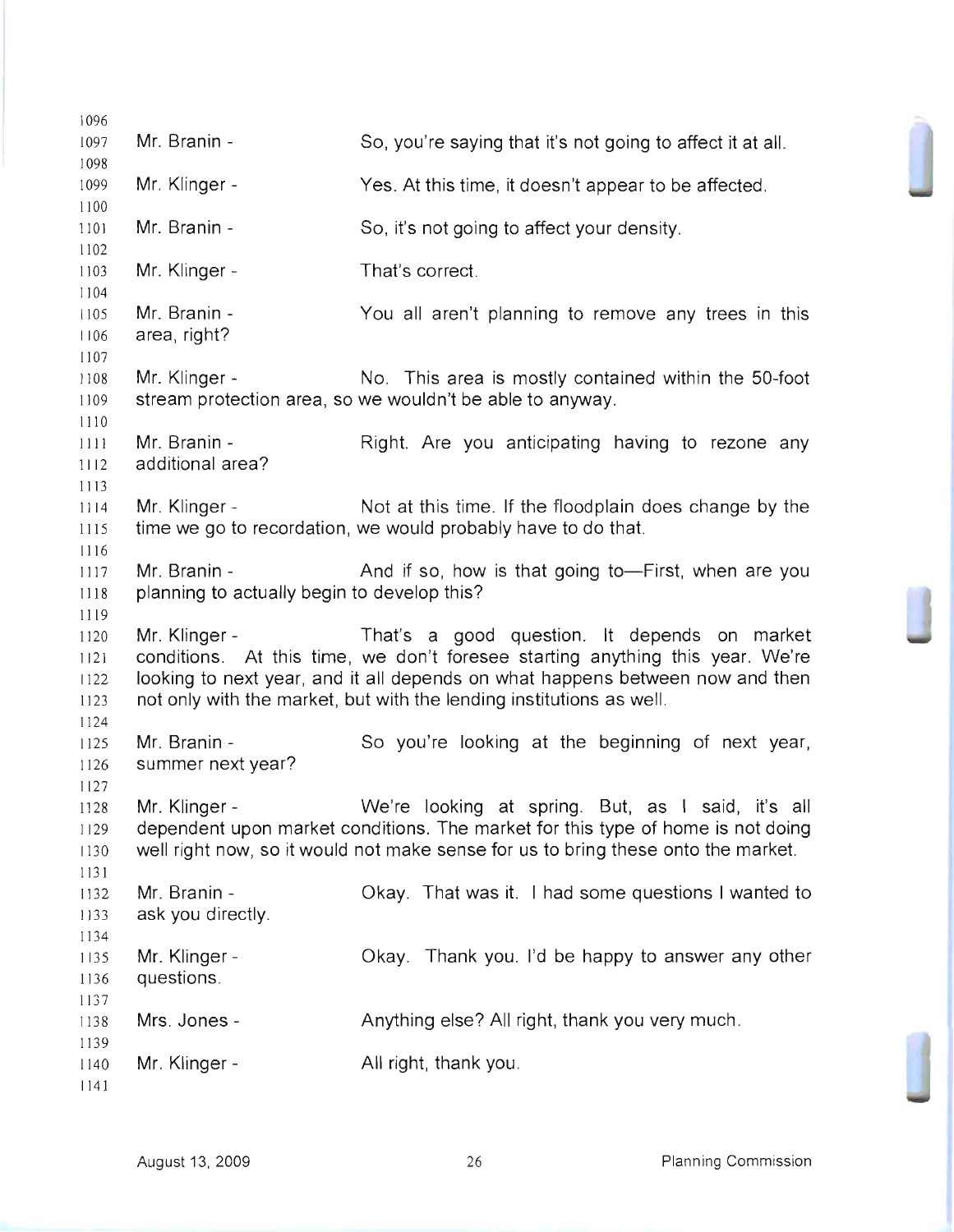1142 1143 1144 1145 1146 1147 1148 1149 1150 1151 1152 1153 1154 1155 1156 1157 1158 1159 1160 1161 1162 1163 1164 1165 1166 1167 1168 1169 1170 1171 1172 1173 1174 1175 1176 1177 1178 1179 1180 1181 1182 1183 1184 1185 1186 1187 Mr. Branin - Madam Chair, I'd like to move that C-21C-09, Hans Klinger for HHHunt Corporation, move forward with a recommendation for approval. Mr. Vanarsdall - Second. Mrs. Jones - **Motion by Mr. Branin, seconded by Mr. Vanarsdall.** All in favor say aye. All opposed say no. The ayes have it; the motion passes. **REASON: Acting on a motion by Mr. Branin seconded by Mr.** Vanarsdall, the Planning Commission voted 5-0 (one abstention) to recommend the Board of Supervisors **grant** the request because it is reasonable and is consistent with the 2026 Comprehensive Plan's recommended future land use designation of EPA for the site. Ms. Moore - That concludes our section and consideration of provisional use permits and rezoning. On page 3 of your agenda, you'll notice there is a discussion item. As the Commission is aware from their work session regarding street frontage requirements, what we'd like to ask is for the Commission to set a public hearing for the September 23, 2009, public hearing—which is your normal day POD meeting-to consider the amendment on the Rezoning and Subdivision Ordinance regarding the street frontage requirements. Mrs. Jones - Ms. Moore, would that be at the beginning of the meeting, or after, or how would that work? Ms. Moore - That's a good question. I think typically they hold them at the end. Basically, if you just want to set it-Because the time is set at your normal time, we can place that on the agenda wherever you like. Typically, I would place it toward the end. Mrs. Jones $or-$ Ms. Moore-Mrs. Jones-Mr. Jernigan them first. Ms. Moore-Mr. Jernigan -So we don't have to advertise that at 10:00, or 9:30, We would consider the regular time at 9 a.m. Okay. Very good. I think if we look back, most of the time we've had You've had them first? Haven't we, Mr. Archer?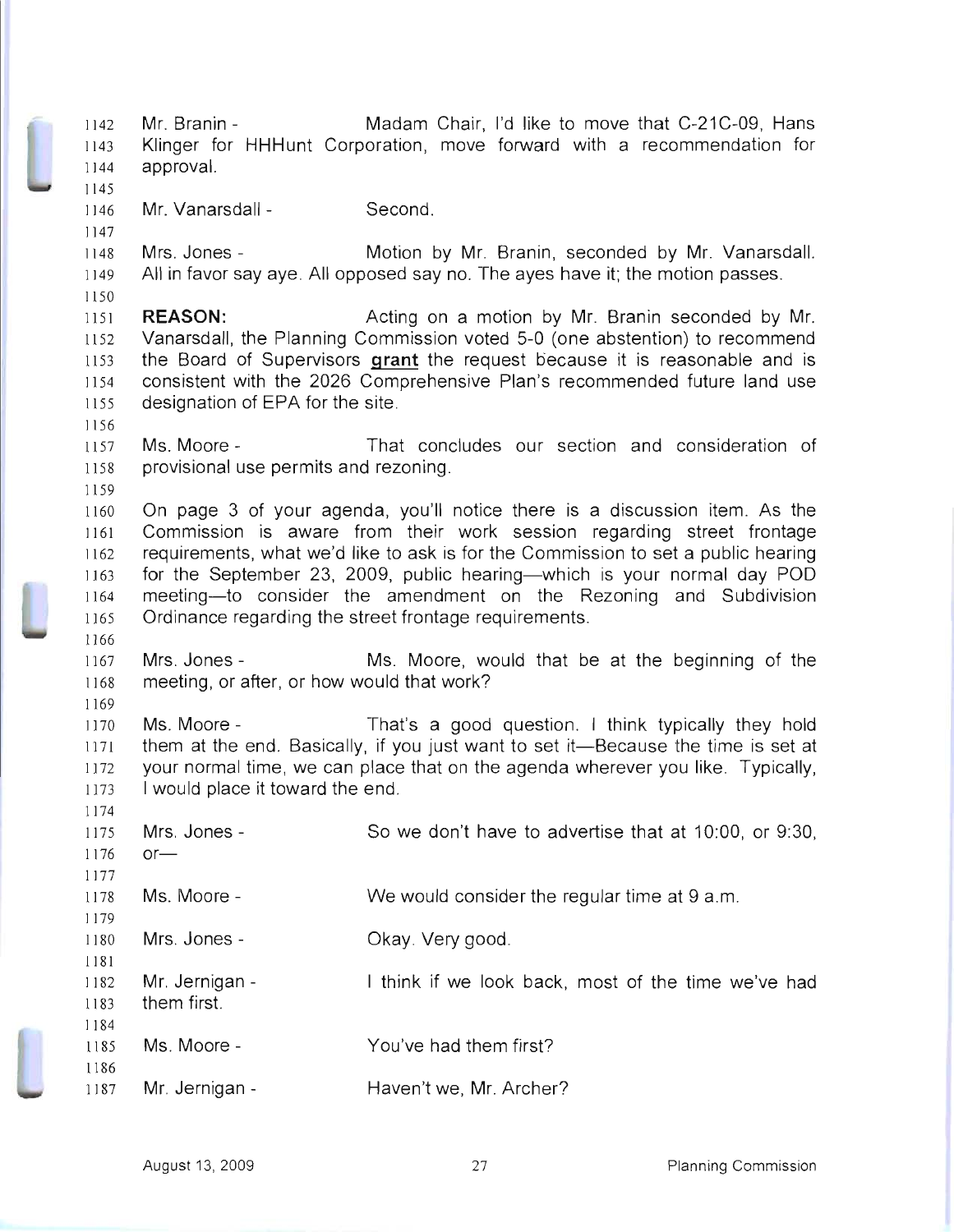1188 1189 1190 1191 1192 1193 1194 1195 1196 1197 1198 1199 1200 1201 1202 1203 1204 1205 1206 1207 1208 1209 1210 1211 1212 1213 1214 1215 1216 1217 1218 1219 1220 1221 1222 1223 1224 1225 1226 1227 1228 1229 1230 1231 1232 1233 Mr. Archer - Yes, I think we do. Mr. Jernigan - We normally have a public hearing first, and then have the cases after that. Mrs. Jones - We've done this a few times, but I can't remember. Ms. Moore - There's some discrepancy. Mr. Strauss, do you recall any time with public hearings? We can certainly do it any time the Commission wants to. Mr. Strauss - The complication is, if you have a public hearing, you have to hold it at that hour. If the cases run longer than expected, you would have a problem if it's held later. So, I think it is beneficial to have it at the beginning of the meeting. Mrs. Jonesthe public. Ms. Moore - Mrs. Jones-Mr. Vanarsdall - Mrs. Jones simply agree? Ms. Moore-Mrs. Jones Okay. I think that makes perfect sense, as well, for Okay. All right, let's do that. What are we going to do? What we will need to do is to have a formal motion, or A motion would be good. All right. I'll entertain a motion for the public hearing on street frontage requirements to be held September 23, 2009, prior to the regular agenda for the Planning Commission meeting. Mr. Vanarsdall - Mr. Archer - Mrs. Jones - Mr. Jernigan - Mr. Vanarsdall - Mrs. Jones So moved. And what time did you say? Regular time, isn't it? Nine. Nine. It's in the morning. Oh, I'm sorry, September 23<sup>rd</sup>. Oh, okay. Nine  $a.m.$  Okay. We have  $a$ —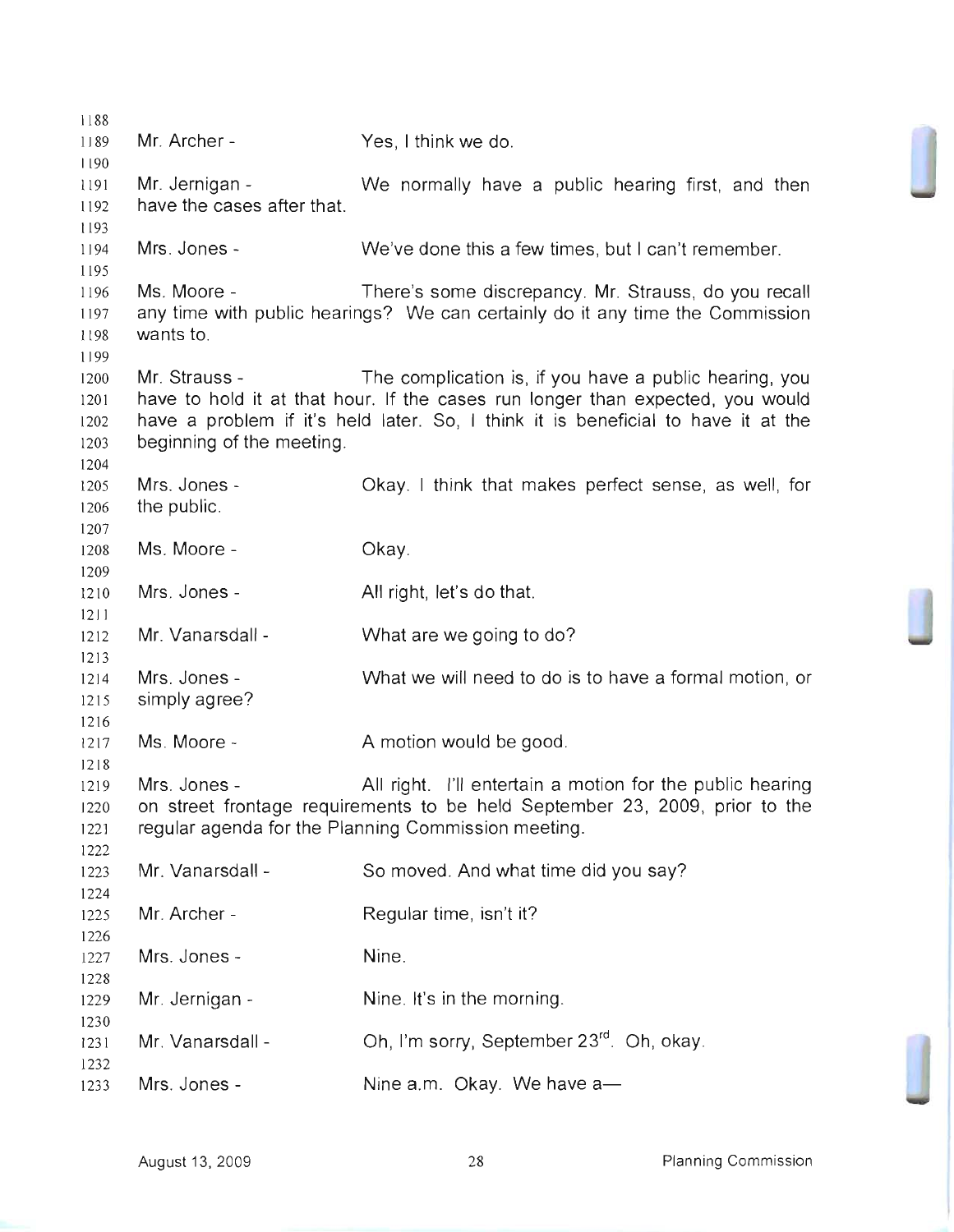| 1234 |                                                                                     |                                                                                              |  |  |  |
|------|-------------------------------------------------------------------------------------|----------------------------------------------------------------------------------------------|--|--|--|
| 1235 | Mr. Branin -                                                                        | Second.                                                                                      |  |  |  |
| 1236 |                                                                                     |                                                                                              |  |  |  |
| 1237 | Mrs. Jones -                                                                        | - motion by Mr. Vanarsdall, seconded by Mr. Branin.                                          |  |  |  |
| 1238 |                                                                                     | All in favor say aye. All opposed say no. The ayes have it; the motion passes.               |  |  |  |
| 1239 | That's when it will be.                                                             |                                                                                              |  |  |  |
| 1240 |                                                                                     |                                                                                              |  |  |  |
| 1241 | Ms. Moore -                                                                         | The next item on your agenda is the approval of                                              |  |  |  |
|      |                                                                                     |                                                                                              |  |  |  |
| 1242 |                                                                                     | minutes for the Planning Commission for July 9 <sup>th</sup> , 2009. We do apologize for the |  |  |  |
| 1243 | blanks.                                                                             |                                                                                              |  |  |  |
| 1244 |                                                                                     |                                                                                              |  |  |  |
| 1245 | Mrs. Jones -                                                                        | I think most of that is probably because we get                                              |  |  |  |
| 1246 |                                                                                     | enthused, and move our head, and talk to other folks. I do want to make a couple             |  |  |  |
| 1247 | of comments about the minutes over the blanks, which we'll work on. On page 9,      |                                                                                              |  |  |  |
| 1248 | line 357, it's obvious it should be "Ms." Sherry not "Mr." Sherry. On page 19, line |                                                                                              |  |  |  |
| 1249 | 810, it's "we apostrophe I-I," as opposed to "well."                                |                                                                                              |  |  |  |
| 1250 |                                                                                     |                                                                                              |  |  |  |
| 1251 | Mr. Archer -                                                                        | I'm sorry, Madam Chair, what page is it? Page 19?                                            |  |  |  |
| 1252 |                                                                                     |                                                                                              |  |  |  |
| 1253 | Mrs. Jones -                                                                        | Yes sir. Line 810. I think most of my other markings                                         |  |  |  |
| 1254 |                                                                                     | were due to the blanks. Does anyone else have other corrections?                             |  |  |  |
| 1255 |                                                                                     |                                                                                              |  |  |  |
| 1256 | Mr. Archer -                                                                        | On page 27, line 1176. The word should be "trying to                                         |  |  |  |
| 1257 | collect data," not "college data."                                                  |                                                                                              |  |  |  |
| 1258 |                                                                                     |                                                                                              |  |  |  |
| 1259 | Mrs. Jones -                                                                        | All right.                                                                                   |  |  |  |
| 1260 |                                                                                     |                                                                                              |  |  |  |
| 1261 | Mr. Archer -                                                                        | It seems like most of the blank sections on the tape                                         |  |  |  |
| 1262 |                                                                                     | were places where I was talking. Was I using bad language or something?                      |  |  |  |
| 1263 |                                                                                     |                                                                                              |  |  |  |
|      | Mrs. Jones -                                                                        | No, Mr. Archer. We were all equally guilty. All right.                                       |  |  |  |
| 1264 |                                                                                     |                                                                                              |  |  |  |
| 1265 |                                                                                     | Are there other corrections? Additions? Do I hear a motion that the minutes be               |  |  |  |
| 1266 | approved as correct?                                                                |                                                                                              |  |  |  |
| 1267 |                                                                                     |                                                                                              |  |  |  |
| 1268 | Mr. Vanarsdall -                                                                    | So moved.                                                                                    |  |  |  |
| 1269 |                                                                                     |                                                                                              |  |  |  |
| 1270 | Ms. Jones -                                                                         | Motion by Mr. Vanarsdall.                                                                    |  |  |  |
| 1271 |                                                                                     |                                                                                              |  |  |  |
| 1272 | Mr. Branin -                                                                        | Second.                                                                                      |  |  |  |
| 1273 |                                                                                     |                                                                                              |  |  |  |
| 1274 | Mrs. Jones -                                                                        | Seconded by Mr. Branin. All in favor say aye. All                                            |  |  |  |
| 1275 |                                                                                     | opposed say no. The ayes have it; the motion passes.                                         |  |  |  |
| 1276 |                                                                                     |                                                                                              |  |  |  |
| 1277 |                                                                                     | All right. I thank you all very much. If there is no other business to come before           |  |  |  |
| 1278 | the Commission-                                                                     |                                                                                              |  |  |  |
| 1279 |                                                                                     |                                                                                              |  |  |  |
|      |                                                                                     |                                                                                              |  |  |  |

Ľ